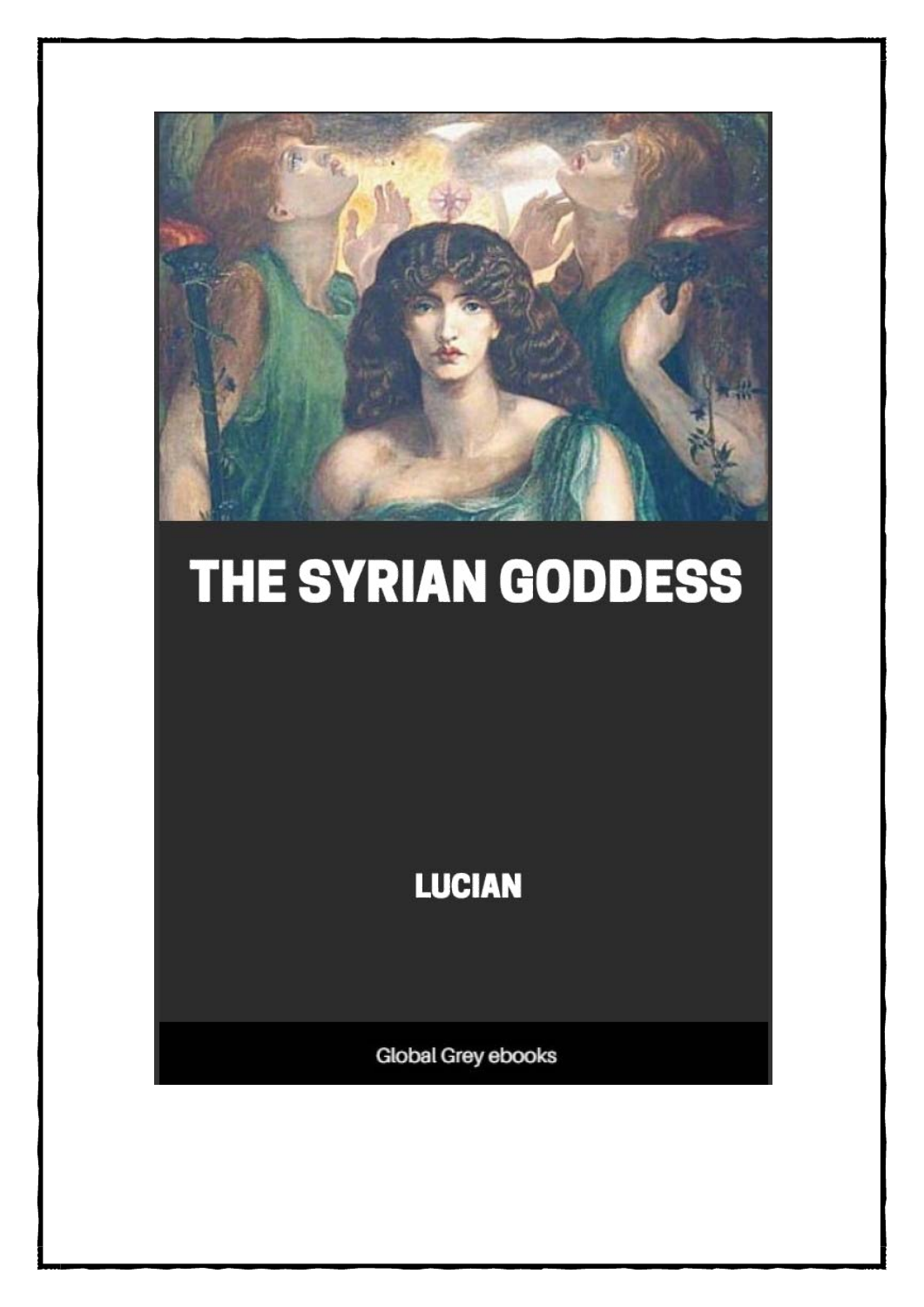# THE SYRIAN GODDESS

**BEING A TRANSLATION OF LUCIAN'S "DE DEA SYRIA,"**

# LUCIAN

**WITH A LIFE OF LUCIAN**

**BY**

**HERBERT A. STRONG AND JOHN GARSTANG**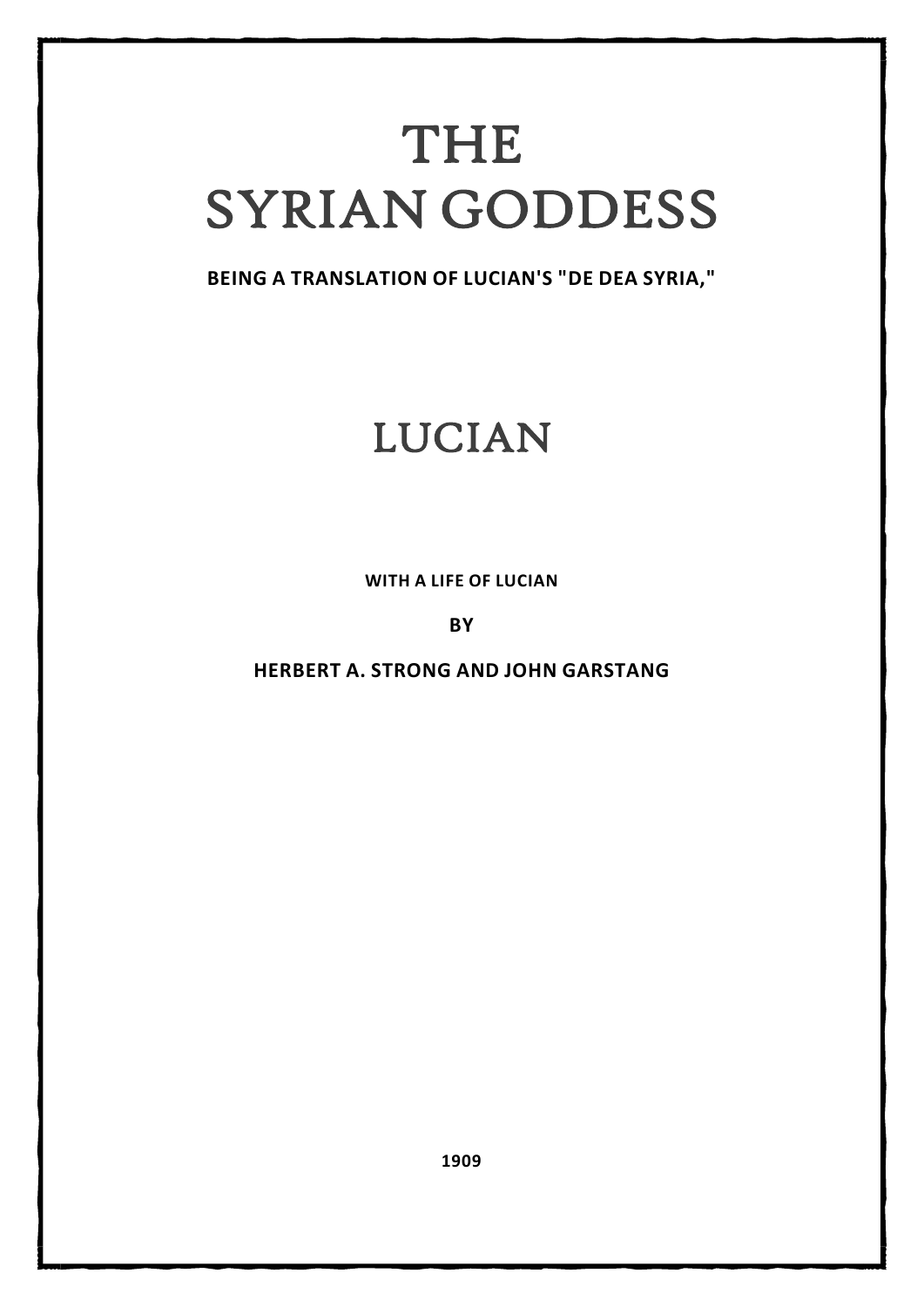The Syrian Goddess by Lucian. This edition was created and published by Global Grey ©GlobalGrey 2018



**[globalgreyebooks.com](https://www.globalgreyebooks.com/)**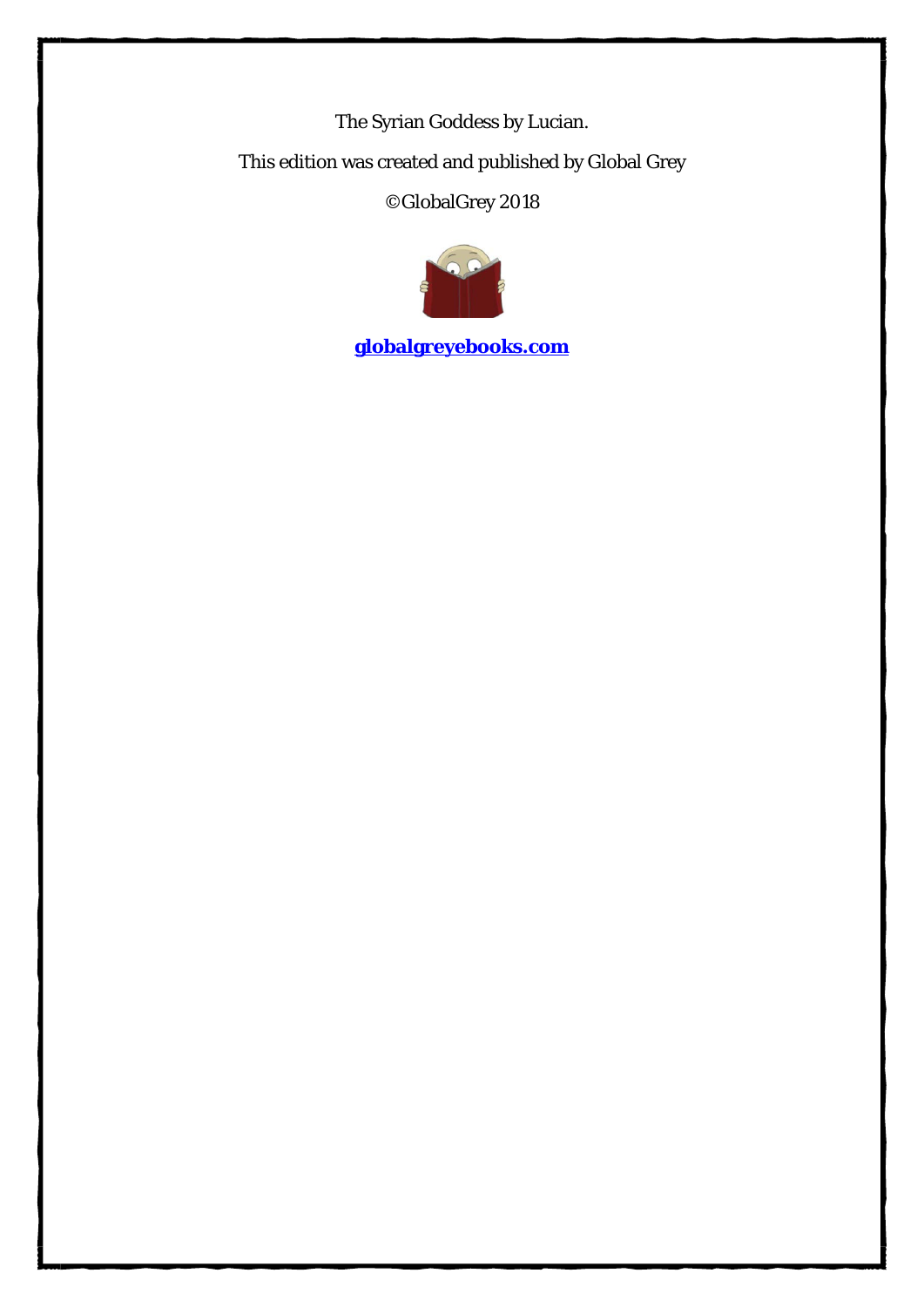**CONTENTS** [Editor's Preface](#page-4-0) **[Introduction](#page-6-0)** [Life Of Lucian](#page-18-0) [Translation And Notes](#page-24-0) [Appendix](#page-44-0) **[Bibliography](#page-49-0)**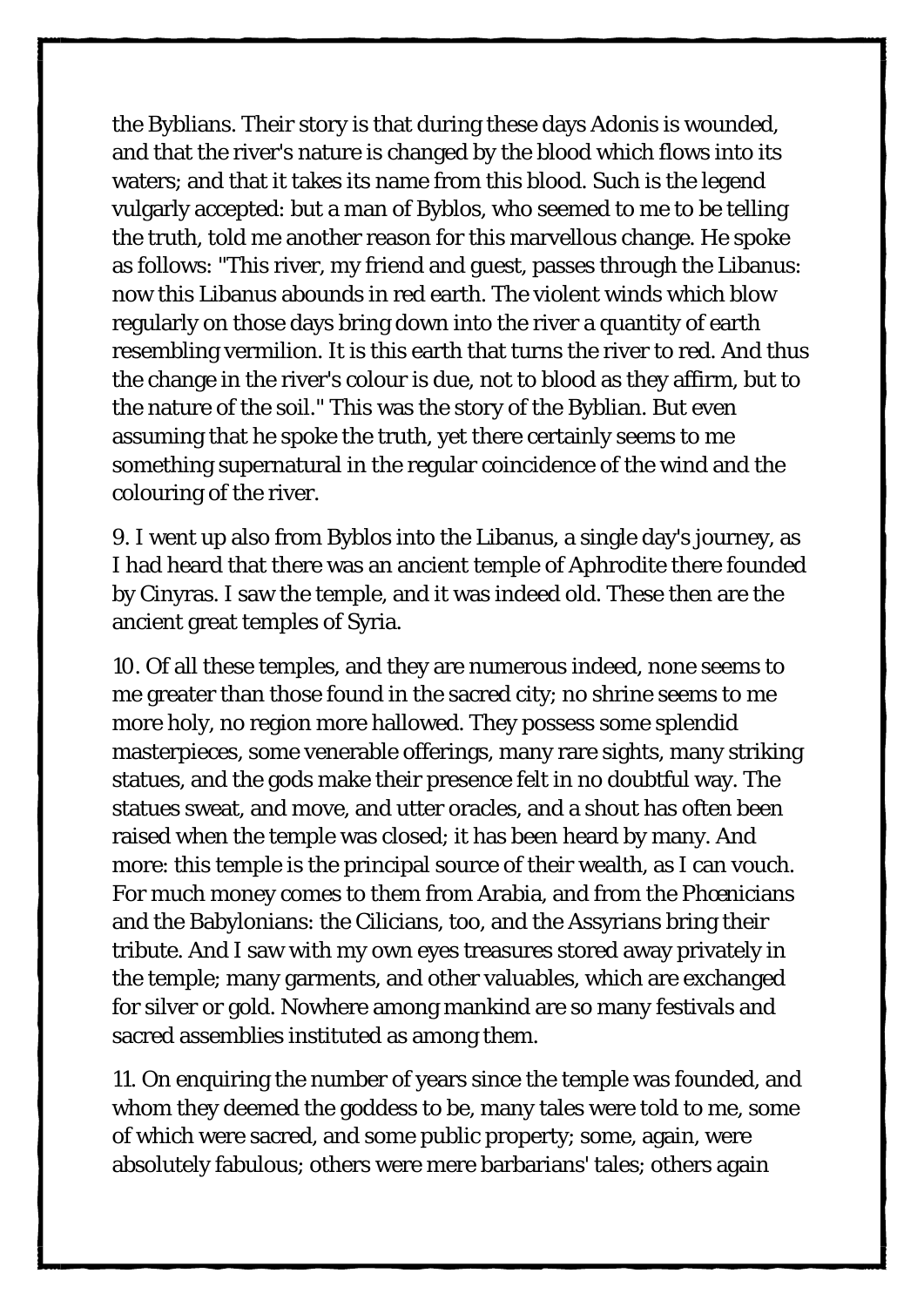tallied with the Greek accounts. All these I am ready to narrate, though I withhold my acceptance of some.

12. The people, then, allege that it was Deukalion or Sisythus who founded the temple; I mean the Deukalion in whose time the great flood occurred. I have heard the story about Deukalion as the Greeks narrate it from the Greeks themselves. The story runs as follows: The present race of men was not the first to be created. The first generation perished to a man; the present is a second creation. This generation became a vast multitude, owing to Deukalion. Of the men of the original creation they tell this tale: they were rebellious, and wilful, and performed unholy deeds, disregarding the sanctity of oaths and hospitality, and behaving cruelly to suppliants; and it was for these misdeeds that the great destruction fell upon them. Straightway the earth discharged a vast volume of water, and the rivers of heaven came down in streams and the sea mounted high. Thus everything became water, and all men perished; Deukalion alone was saved for another generation, on the score of his wisdom and piety. The manner of his salvation was as follows: He placed his children and his wives in an ark of vast size, and he himself also entered in. Now, when he had embarked, there came to him wild boars and horses, and generations of lions and serpents, and all the other beasts which roam the earth, all in couples. He welcomed them all. Nor did they harm him; and friendship remained amongst them as Zeus himself ordained. These, one and all, floated in this ark as long as the flood remained. This is the legend of Deukalion as told by the Greeks.

13. But a further story is told by the men of Hierapolis, and a wonderful one it is; they say that in their country a mighty chasm appeared which received all the water, and that Deukalion on this occurrence reared altars and founded a temple to Juno above this chasm. I have actually seen this chasm, it lies beneath the temple and is of very small dimensions. If it was once of large size, and was afterwards reduced to its present small dimensions, I know not: but the chasm which I saw is certainly very small. They maintain that their tale is proved by the following occurrence; twice in every year the water comes from the sea to the temple. This water is brought by the priests; but besides them, all Syria and Arabia and many from beyond the Euphrates go down to the sea; one and all bring its water which they first pour out in the temple; then this water passes down into the chasm which, small though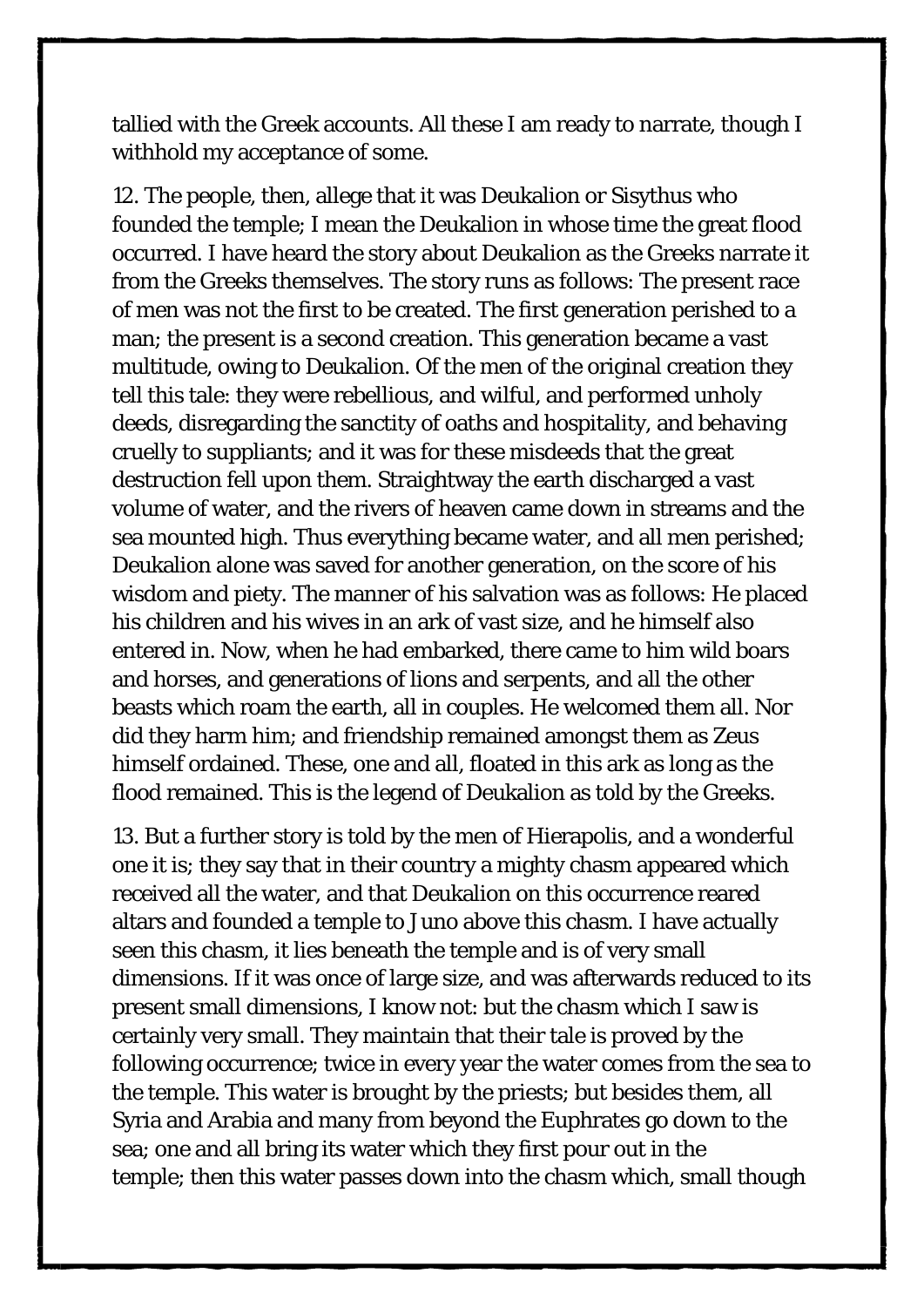it be, holds a vast quantity of water. Thus then they act, and they declare that the following law was passed by Deukalion in that temple, in order that it might be an everlasting remembrance at once of the visitation and of its alleviation.

14. Others again maintain that Semiramis of Babylon, who has left many mighty works in Asia, founded this edifice as well; nor did she dedicate it to Hera, but to her own mother, whose name was Derceto. Now, I have seen the semblance of Derceto in Phœnicia, and a wonderful sight it is; one half is a woman, but the part which extends from the thighs to the feet ends in a fish's tail. The effigy, however, which is at Hierapolis is a complete woman. The reasons for this story are plain to understand; they deem fishes holy objects, and never touch them, while of birds they use all but pigeons for food; the pigeon is in their eyes sacred. It appears to them then that what we have described was done in honour of Derceto and Semiramis. The former, because Derceto has the form of a fish; the latter, because the lower half of Semiramis takes the form of a pigeon. I, however, should probably conclude that the temple in question belongs to Semiramis; that the shrine is Derceto's I can in no wise believe, since even amongst the Egyptians there are some who will not touch fish as food, and they certainly do not observe this restriction in favour of Derceto.

15. There is, however, another sacred story which I had from the lips of a wise man—that the goddess was Rhea, and the shrine the work of Attes. Now this Attes was by nation a Lydian, and he first taught the sacred mysteries of Rhea. The ritual of the Phrygians and the Lydians and the Samothracians was entirely learnt from Attes. For when Rhea deprived him of his powers, he put off his manly garb and assumed the appearance of a woman and her dress, and roaming over the whole earth he performed his mysterious rites, narrating his sufferings and chanting the praises of Rhea. In the course of his wanderings he passed also into Syria. Now, when the men from beyond Euphrates would neither receive him nor his mysteries, he reared a temple to himself on this very spot. The tokens of this fact are as follows: She is drawn by lions, she holds a drum in her hand and carries a tower on her head, just as the Lydians make Rhea to do. He also affirmed that the Galli who are in the temple in no case castrate themselves in honour of Juno, but of Rhea, and this in imitation of Attes. All this seems to me more specious than true, for I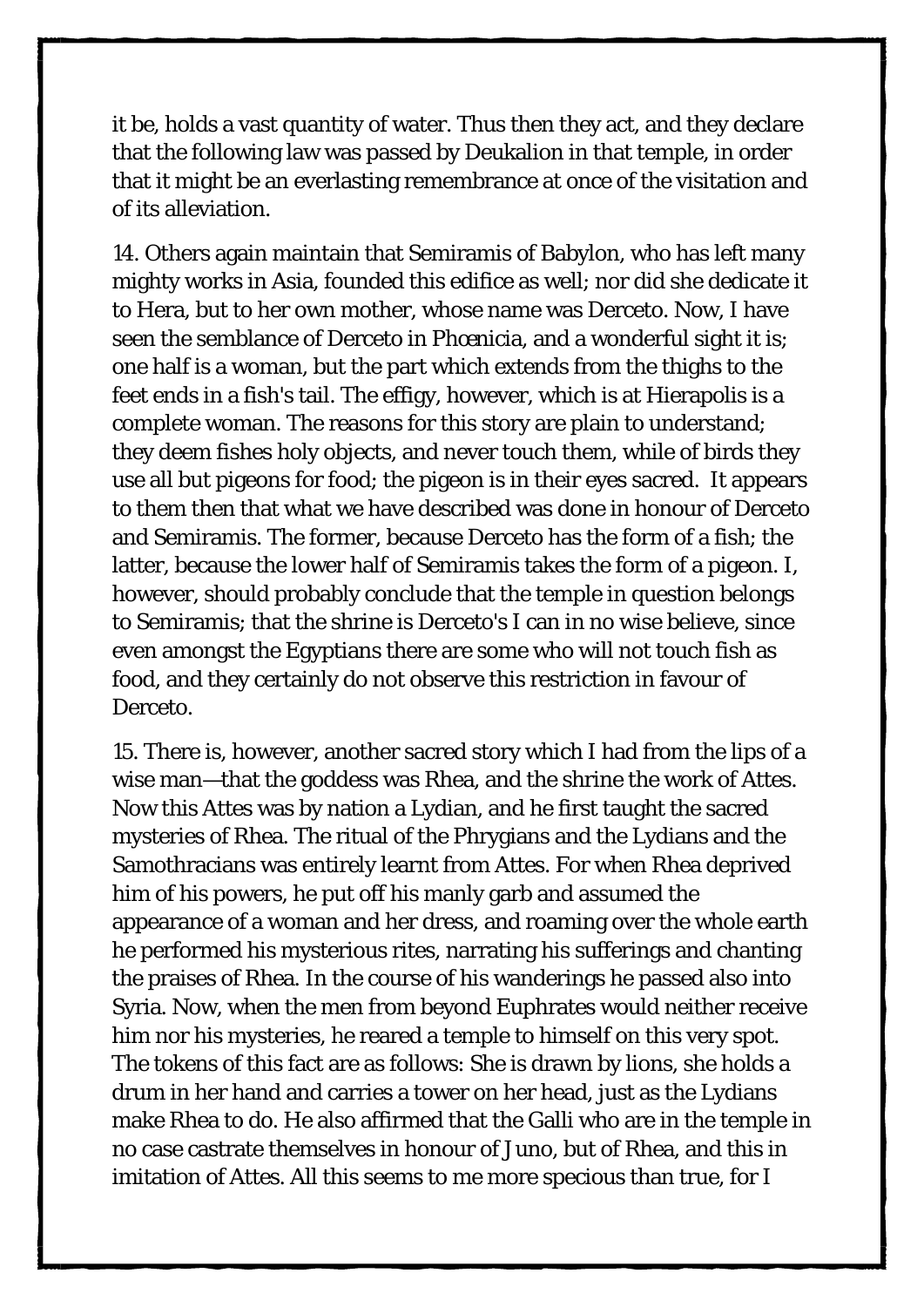have heard a different and more credible reason given for their castration.

16. I approve of the remarks about the temple made by those who in the main accept the theories of the Greeks: according to these the goddess is Hera, but the work was carried out by Dionysus, the son of Semele: Dionysus visited Syria on his journey to Aethiopia. There are in the temple many tokens that Dionysus was its actual founder: for instance, barbaric raiment, Indian precious stones, and elephants' tusks brought by Dionysus from the Aethiopians. Further, a pair of phalli of great size are seen standing in the vestibule, bearing the inscription, "I, Dionysus, dedicated these phalli to Hera my stepmother." This proof satisfies me. And I will describe another curiosity to be found in this temple, a sacred symbol of Dionysus. The Greeks erect phalli in honour of Dionysus, and on these they carry, singular to say, mannikins made of wood, with enormous pudenda; they call these puppets. There is this further curiosity in the temple: as you enter, on the right hand, a small brazen statue meets your eye of a man in a sitting posture, with parts of monstrous size.

17. These are the legends concerning the founders of the temple. I will proceed to speak of the edifice itself and its position: how it was built and who built it. They affirm that the temple as it exists now is not that which was built originally: the primitive temple fell to pieces in the course of time: the present one they say was the work of Stratonice, the wife of the king of the Assyrians. This I take to be the Stratonice of whom her stepson was enamoured, and the skill of a doctor detected the intrigue: for the lover, overpowered by the malady of his passion, bewildered by the thought of his shameful caprice, lay sick in silence. He lay sick, and though no ache was in any limb, yet his colour was gone, and his frame was growing frailer day by day. The doctor, seeing that he was suffering from no definite disease, perceived that his malady was none other than love. Many are the symptoms of secret love: languor of vision, change in the voice and complexion, and frequent tears. The doctor, aware of this, acted as follows: he laid his hand on the heart of the young man, and summoned all the domestics in the household. The patient remained tranquil and unmoved on the entrance of the rest, but when his stepmother carne in he grew pale and fell to sweating and trembling, and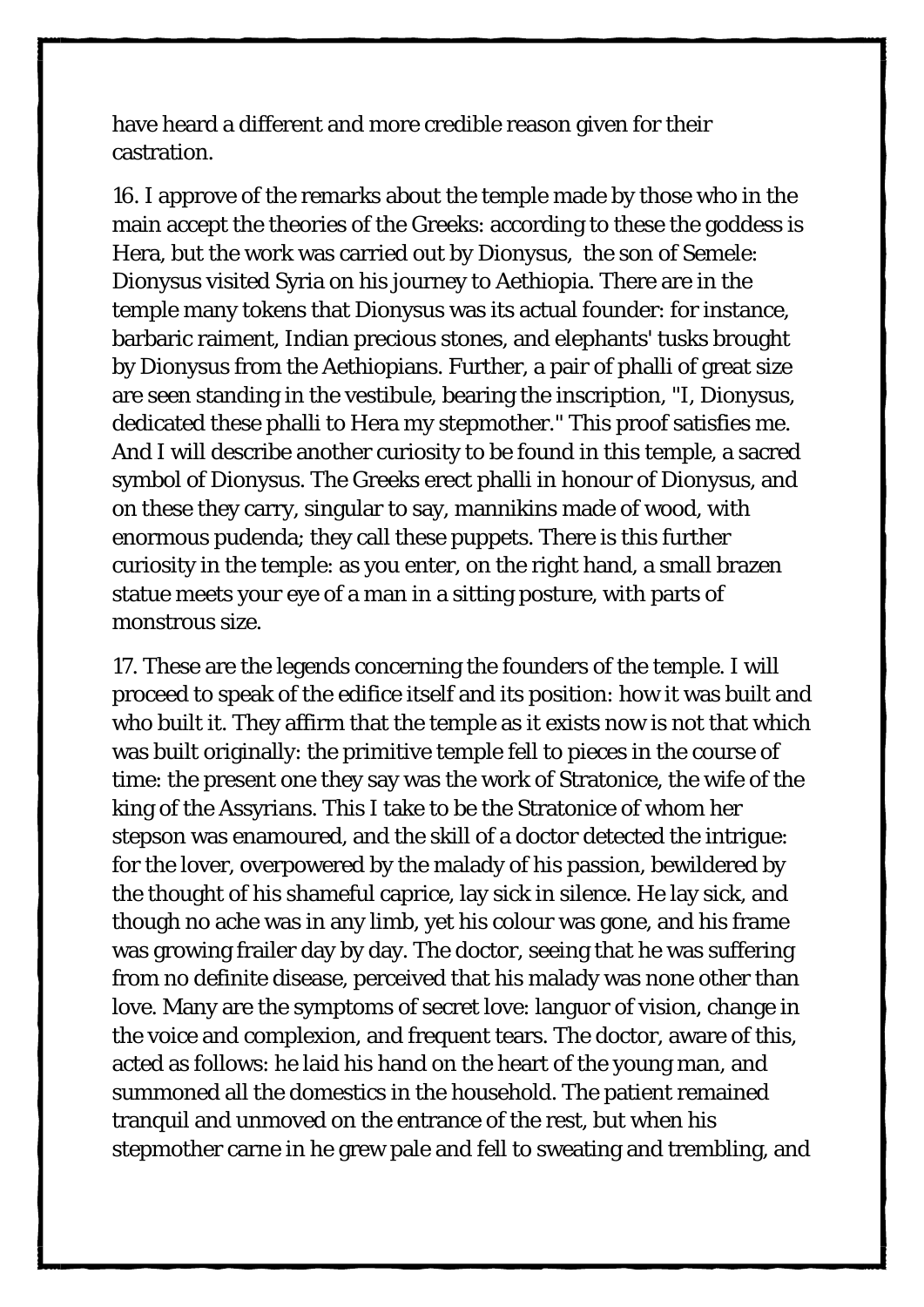his heart beat violently. These symptoms betrayed his passion to the doctor.

18. The doctor proceeded to adopt the following cure: Summoning the young man's father, who was racked by anxiety, he explained to him that the young man's malady was no normal malady, but a wrongful action: "he has no painful symptoms; he is possessed by love and madness. He longs to possess what he will never obtain; he loves my wife, whom I will never give up." This was the trick of the wise physician. The father straightway begged the doctor by his prudence and professional skill not to let his son perish. "His malady depended not on his will; it was involuntary. Pray then do not you let your jealousy bring grief on the whole realm, and do not, dear doctor, draw unpopularity on your profession." Such was the unwitting father's request. The doctor replied: "Your request is scandalous. You would deprive me of my wife and outrage the honour of a medical man. I put it to you, what would be your conduct, since you are deprecating mine, if your wife were the object of his guilty love?" He replied that he would not spare his own wife nor would he begrudge his son his life, even though that son were enamoured of his own stepmother: losing one's wife was a less misfortune than losing one's son. The doctor on hearing this said: "Why then offer me these entreaties? In good truth, your wife is the object of his love. What I said to you was all a made-up story." The father followed this advice, and handed over his wife and his kingdom to his son, and he himself departed into the region of Babylonia and founded a city on the Euphrates which bore his name: and there he died. Thus it was that our wise doctor detected and cured the malady.

19. Now this Stratonice, when still married to her former husband, saw in a vision Hera exhorting her to rear a temple to this goddess at Hierapolis. Should she neglect to obey, she was menaced by the goddess with manifold evils. The queen began by disregarding the dream, but later, when seized by a dangerous illness, she told the vision to her husband, and appeased Hera, and undertook to raise the temple. Hardly had she recovered when she was despatched by her husband to Hierapolis, and a large sum of money with her, and a large army too, partly to aid in the building operations and partly to ensure her safety. He summoned one of her friends called Combabus, a young man of handsome presence, and said, "Combabus, I know thee for an honest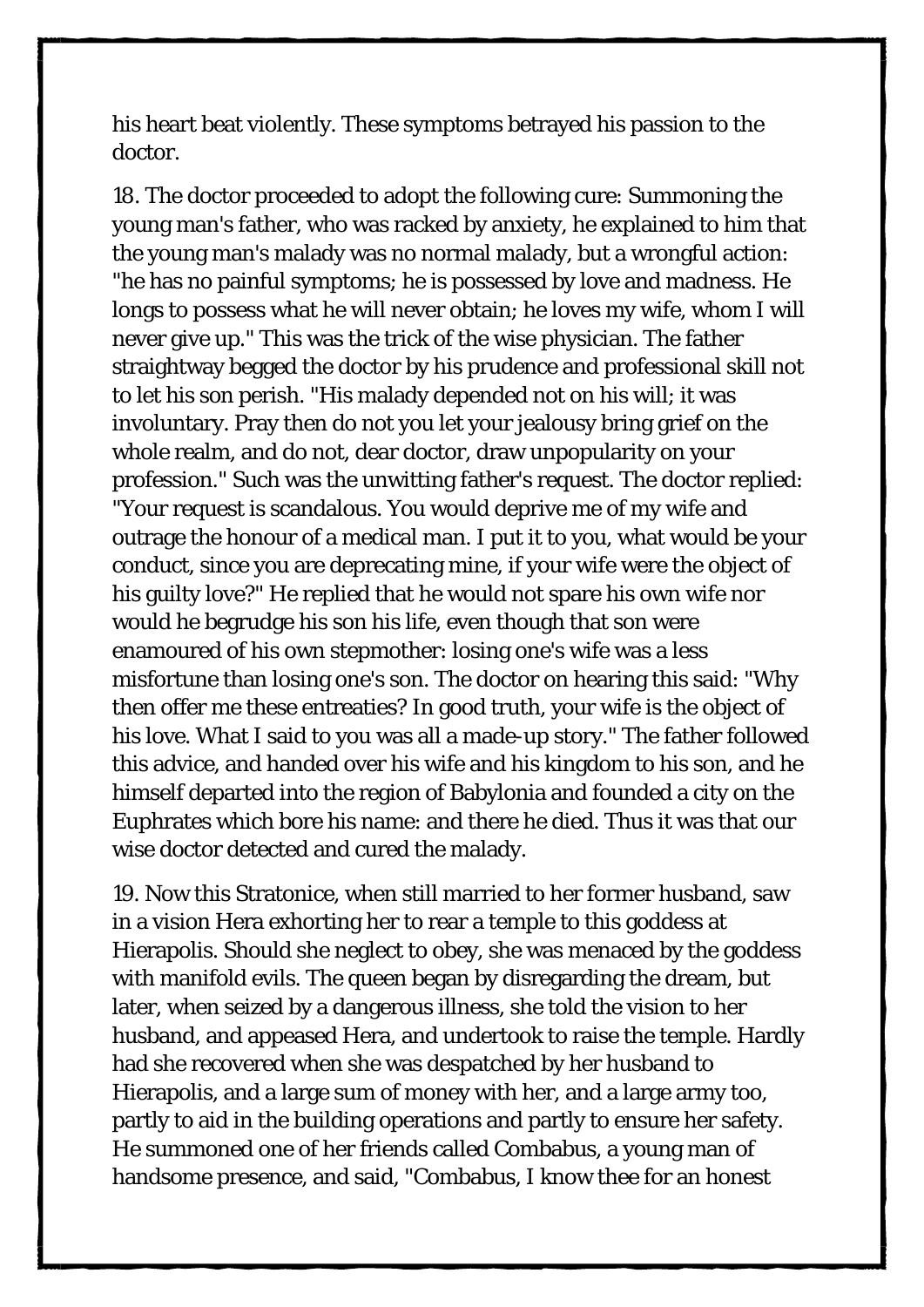man, and of all my friends I love thee best, and I commend thee greatly alike for thy wisdom and for thy goodwill which thou hast shown to us. At the present moment I have need of all thy confidence, and thus I wish thee to accompany my wife, and to carry out my work, and to perform the sacrifices due, and to command my army. On my return great honour shall fall to thee. Combabus begged and prayed not to be despatched, and not to be entrusted with matters far above his powers—moneys, the lady, the holy work: not merely so, but he feared lest in the future some jealousy might make itself felt as to his relations with Stratonice, as he was unaccompanied should he consent to escort her.

20. The king, however, refused to be moved; so Combabus prayed as an alternative that a respite of seven days might be granted him: after that interval he was willing to be despatched after attending to his immediate needs. On obtaining this respite, which was willingly granted, he departed to his house, and throwing himself on the ground, he thus deplored his lot: "Unhappy me! Why this confidence in myself? To what end is this journey, whose results I already see? I am young and the lady whom I escort is fair. This will prove a great and mighty disaster, unless I remove entirely the cause of the evil. Thus I must even perform a mighty deed which will heal all my fears." Saying this he unmanned himself, and he stowed away the mutilated pudenda in a little vessel together with myrrh and honey and spices of various sorts. He sealed this vessel up with a ring which lie wore; and finally he proceeded to dress his wound. As soon as he deemed himself fit to travel he made his way to the king, and before a large company reached the vessel forth and spoke as follows: "Master! This my most precious treasure was stored up in my house, and I loved it well: but now that I am entering on a long journey, I will set it in thy keeping. Do thou keep it well: for it is dearer to me than gold and more precious to me than life. On my return I shall receive it again." The king was pleased to receive the vessel, and after sealing it with another seal he entrusted it to his treasurers to keep.

21. So Combabus from this time forth continued his journey in peace. Arrived at Hierapolis they built the temple with all diligence, and three years passed while they were at their task. Meantime the event came to pass which Combabus had feared. Stratonice began to love him who had been her companion for so long a time: her love passed into an overpowering passion. Those of Hierapolis affirm that Hera was the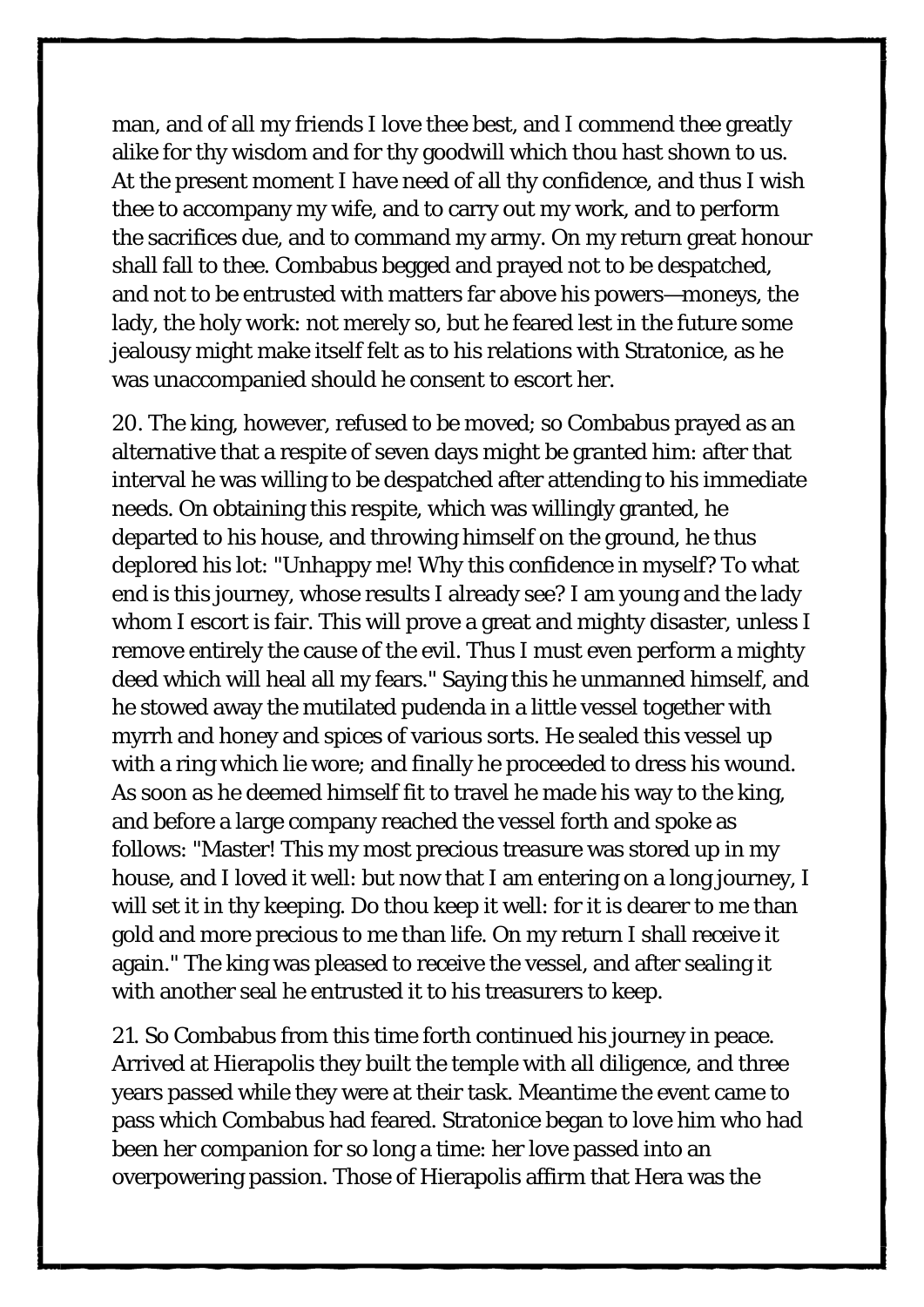willing cause of this trouble: she knew full well that Combabus was an upright man, but she wished to wreak her wrath on Stratonice for her unwillingness to undertake the building of the temple.

22. The queen was at first coy and tried to hide her passion, but when her trouble left her no longer any repose, she openly displayed her irritation and wept the whole day long, and called out repeatedly for Combabus: Combabus was everything to her. At last, in despair at her impotency to master her passion, she sought a suitable occasion for supplicating his love. She was too cautious to admit her passion to a stranger, but her modesty prevented her from facing the situation. Finally she hits on this plan; that she should confront him after she should have drunk deeply of wine; for courage rises after drinking and a repulse seems then less degrading, and actions performed under the influence of wine are set down to ignorance. Thus she acted as she thought best. After supper she entered the chamber in which Combabus dwelt, and besought him, embracing his knees, and she avowed her guilty love. He heard her words with disgust and rejected her advances, reproaching her with drunkenness. She, however, threatened that she would bring on him a great calamity; on which he trembled, and he told her all his story and narrated all that he had done and finally disclosed to her the manifest proofs of his statement. When the queen witnessed this unexpected proof her passion indeed was quenched, but she never forgot her love, but in all her intercourse she cherished the solace of her unavailing affection. The memory of this love is still alive at Hierapolis and is maintained in this way; the women still are enamoured of the Galli, and the Galli again love the women with passion; but there is no jealousy at all, and this love passes among them for a holy passion.

23. The king was well informed by Stratonice as to her doings at Hierapolis, for many who came thence brought the tale of her doings. The monarch was deeply moved by the tidings, and before the work was finished summoned Combabus to his presence. Others narrate with respect to this a circumstance wholly untrue; that Stratonice finding her prayers repulsed wrote with her own hand to her husband and accused Combabus of making an attempt upon her modesty; and what the Greeks allege about their Stheneboea and about Phaedra the Cnosian the Assyrians tell in the same way about Stratonice. For my part I do not believe that either Stheneboea nor Phaedra acted thus if Phaedra really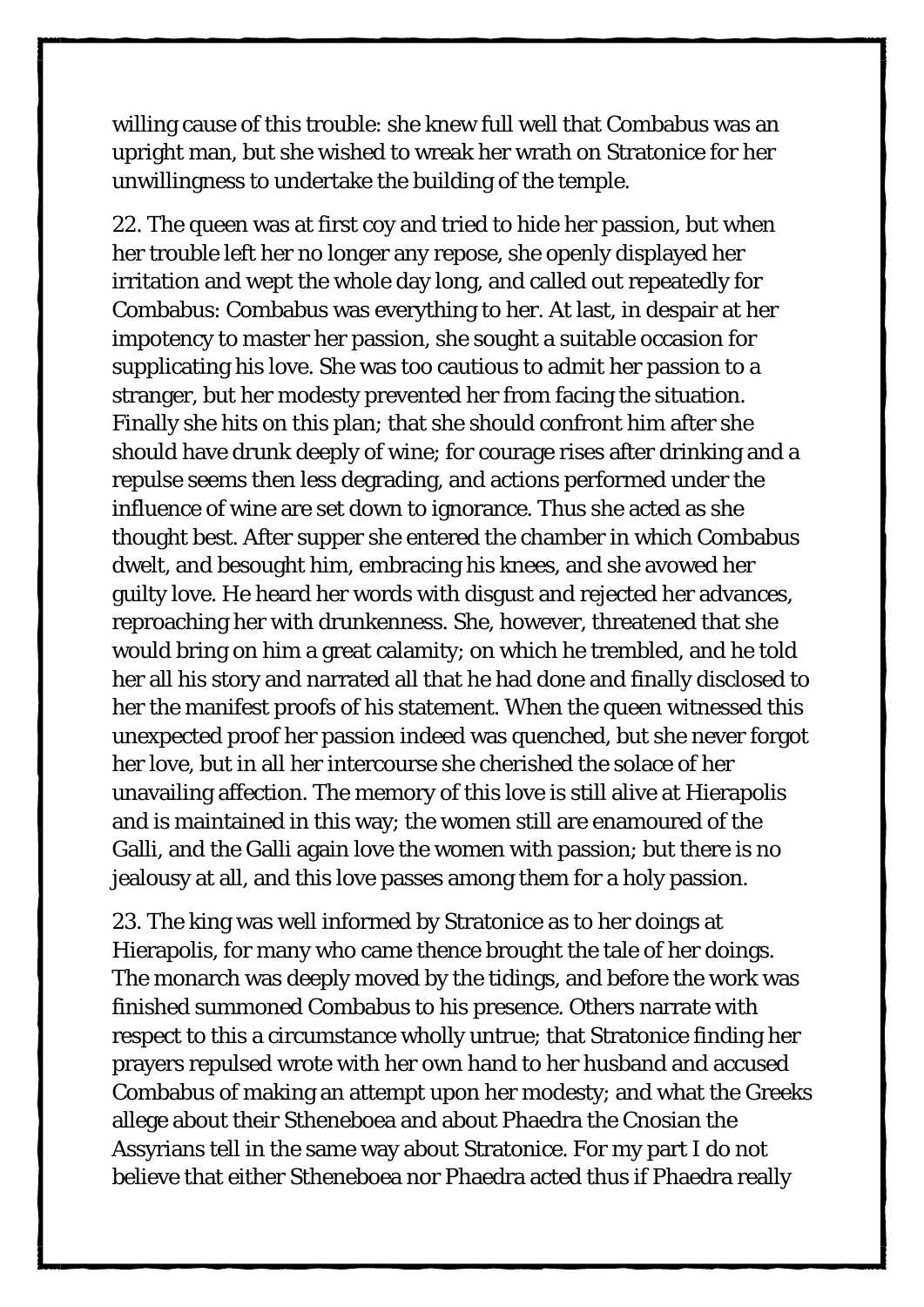loved Hippolytus. However, let the old version remain for what it is worth.

24. When, however, the news was brought to Hierapolis, Combabus took count of the charge and departed in a spirit of full confidence, conscious that the visible proof necessary for his defence had been left in the city his home. On his arrival the king immediately put him in prison under strict guard. Then in the presence of the friends of the accused who had been present when Combabus was commissioned to depart, the king summoned him into open court and began to accuse him of adultery and evil lust; and deeply moved, recounting the confidence he had reposed in his favourite and his long friendship, he arraigned Combabus on three distinct charges: first, that he was an adulterer, secondly, that he had broken his trust, finally, that he had blasphemed the goddess by acting thus while engaged in her service. Many of the bystanders bore witness against him, saying that they had seen the guilty pair embracing. It was finally agreed that Combabus was worthy of death as his evil deeds had merited.

25. He had stood up to this point in silence, but as he was being led to his fate, he spoke out, and demanded the restoration of his pledge, affirming that he was to be killed not for rebellious conduct against his king, nor for any violation of the king's married life, but solely because of the king's eagerness to possess what he had deposited at the royal court at his departure. The king thereon summoned his treasurer and bade him bring forth what he had committed to his custody. On its production, Combabus removed the seal and displayed the contents of the vessel, and showed how he himself had suffered thereby; adding, "This is just what I feared, O King, when thou didst send me on that errand: I left with a heavy heart, and I did my duty, constrained by sheer necessity. I obeyed my lord and master to mine own undoing. Such as I am, I stand accused of a crime which none but a man in every sense could have committed. The king cried out in amazement at these words, embraced Combabus and said with tears, "What great ruin, Combabus, hast thou wrought upon thyself? What monstrous deed of ill hast thou, alone of men, wrought to thy sorrow? I cannot praise thee, rash spirit, for enduring to suffer this outrage; would that thou hadst never borne it; would that I had never seen its proofs! I needed not this thy defence. But since the deity bath willed it thus, I will grant thee, first and foremost, as thy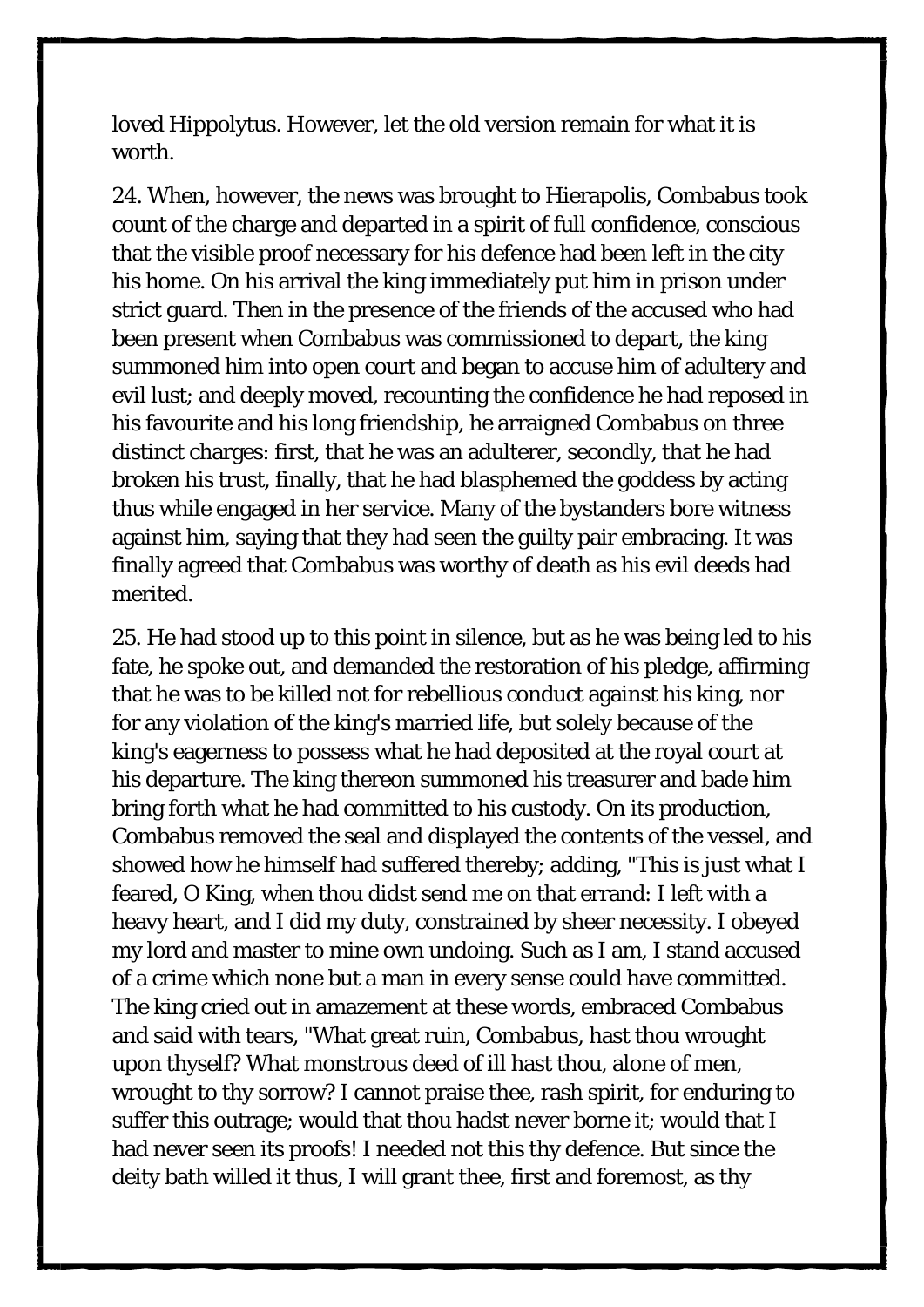revenge, the death of the informers: and next there shall follow a mighty gift, a store of silver and countless gold, and raiment of Assyria, and steeds from the royal stud. Thou shalt enter freely to us unannounced and none shall withstand thee: none shall keep thee from my sight, even were I by my wife's side." Thus he spake, and thus he acted; the informers were led off straightway to their execution; Combabus was laden with gifts, and the king's attachment to him was increased. No one 6f the Assyrians was deemed equal in wisdom and in fortune to Combabus.

26. On his request that he might complete what was unfinished in the construction of the temple—for he had left it unfinished—he was despatched anew; and he completed the temple, and there he abode. To mark his sense of the virtue and good deeds of his architect, the king granted him a brazen statue of himself to stand in the temple of his construction. And even to the present day this brazen statue is seen standing in the temple, the work of Hermocles of Rhodes. Its form is that of a woman, but the garments are those of a man. It is said, too, that his most intimate friends, as a proof of their sympathy, castrated themselves like him, and chose the same manner of life. Others there are who bring gods into the story and affirm that Combabus was beloved by Hera; and that it was she who inspired many with the idea of castrating themselves, so that her lover should not be the only one to lament the loss of his virility.

27. Meantime the custom once adopted remains even to-day, and many persons every year castrate themselves and lose their virile powers: whether it be out of sympathy with Combabus, or to find favour with Hera. They certainly castrate themselves, and then cease to wear man's garb; they don women's raiment and perform women's tasks. I have heard the origin of this ascribed to Combabus as well, for the following event occurred to him. A certain foreign woman who had joined a sacred assembly, beholding a human form of extreme beauty and dressed in man's attire, became violently enamoured of him: after discovering that he was unsexed, she took away her life. Combabus accordingly in despair at his incapacity for love, donned woman's attire, that no woman in future might be deceived in the same way. This is the reason of the female attire of the Galli. Enough of Combabus and his story: in the course of my story I shall make mention of the Galli, and of their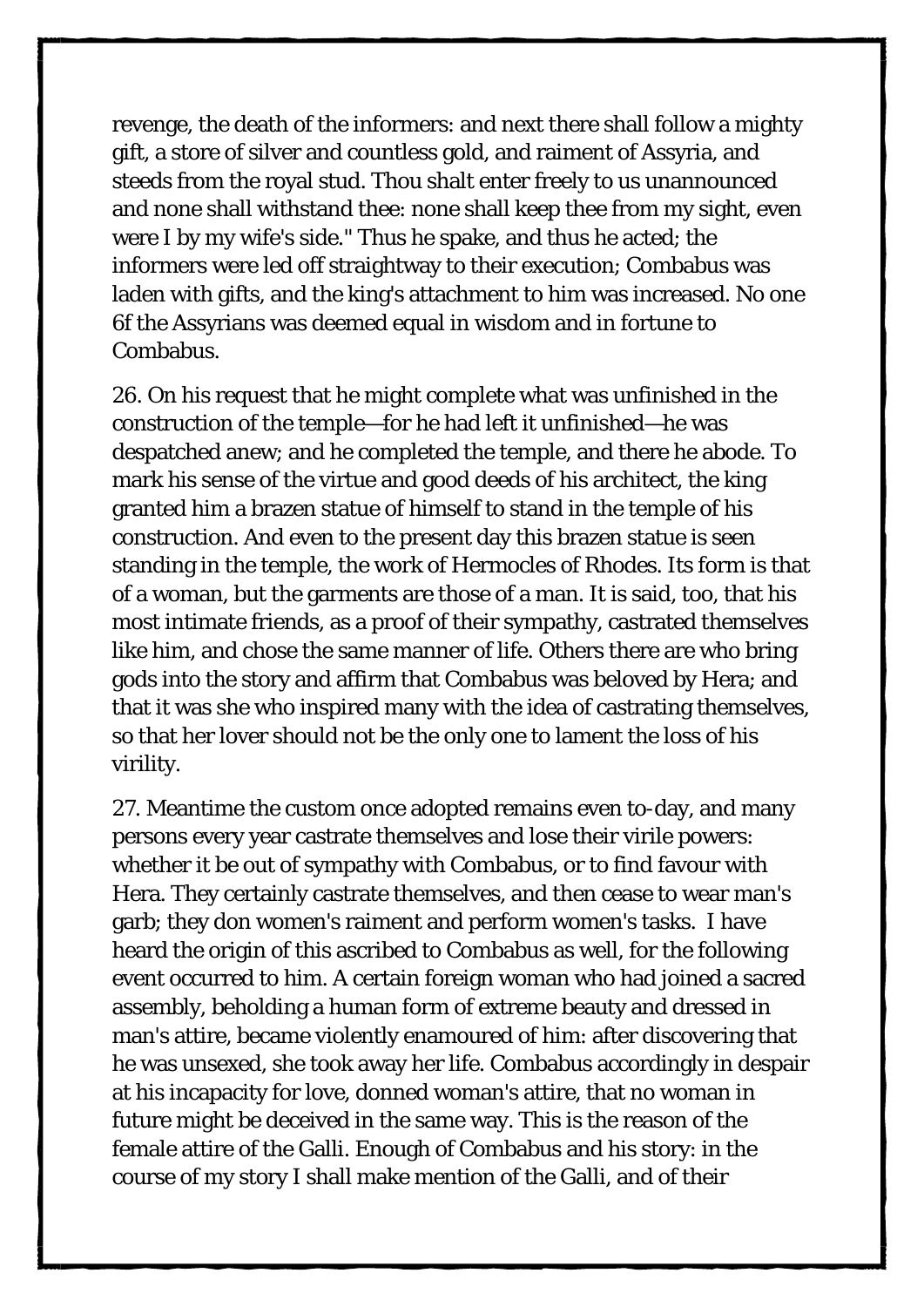castration, and of the methods employed to effect it, and of the burial rites wherewith they are buried, and the reasons why they have no ingress to the temple; but before this I am inclined to speak of the site of the temple and of its size: and so I will even speak.

28. The place whereon the temple is placed is a hill: it lies nearly in the centre of the city, and is surrounded by a double wall. Of the two walls the one is ancient; the other is not much older than our own times. The entrance to the temple faces the north; its size is about a hundred fathoms. In this entrance those phalli stand which Dionysus erected: they stand thirty fathoms high. Into one of these a man mounts twice every year, and he abides on the summit of the phallus for the space of seven days. The reason of this ascent is given as follows: The people believe that the man who is aloft holds converse with the gods, and prays for good fortune for the whole of Syria, and that the gods from their neighbourhood hear his prayers. Others allege that this takes place in memory of the great calamity of Deukalion's time, when men climbed up to mountain tops and to the highest trees, in terror of the mass of waters. To me all this seems highly improbable, and I think that they observe this custom in honour of Dionysus, and I conjecture this from the following fact, that all those who rear phalli to Dionysus take care to place mannikins of wood on the phalli; the reason of this I cannot say, but it seems to me that the ascent is made in imitation of the wooden mannikin.

29. To proceed, the ascent is made in this way; the man throws round himself and the phallus a small chain; afterwards he climbs up by means of pieces of wood attached to the phallus large enough to admit the end of his foot. As he mounts he jerks the chain up his own length, as a driver his reins. Those who have not seen this process, but who have seen those who have to climb palm trees in Arabia, or in Egypt, or any other place, will understand what I mean. When he has climbed to the top, he lets down a different chain, a long one, and drags up anything that he wants, such as wood, clothing, and vases; he binds these together and sits upon them, as it were, on a nest, and he remains there for the space of time that I have mentioned. Many visitors bring him gold and silver, and some bring brass; then those who have brought these offerings leave them and depart, and each visitor gives his name. A bystander shouts the name up; and he on hearing the name utters a prayer for each donor;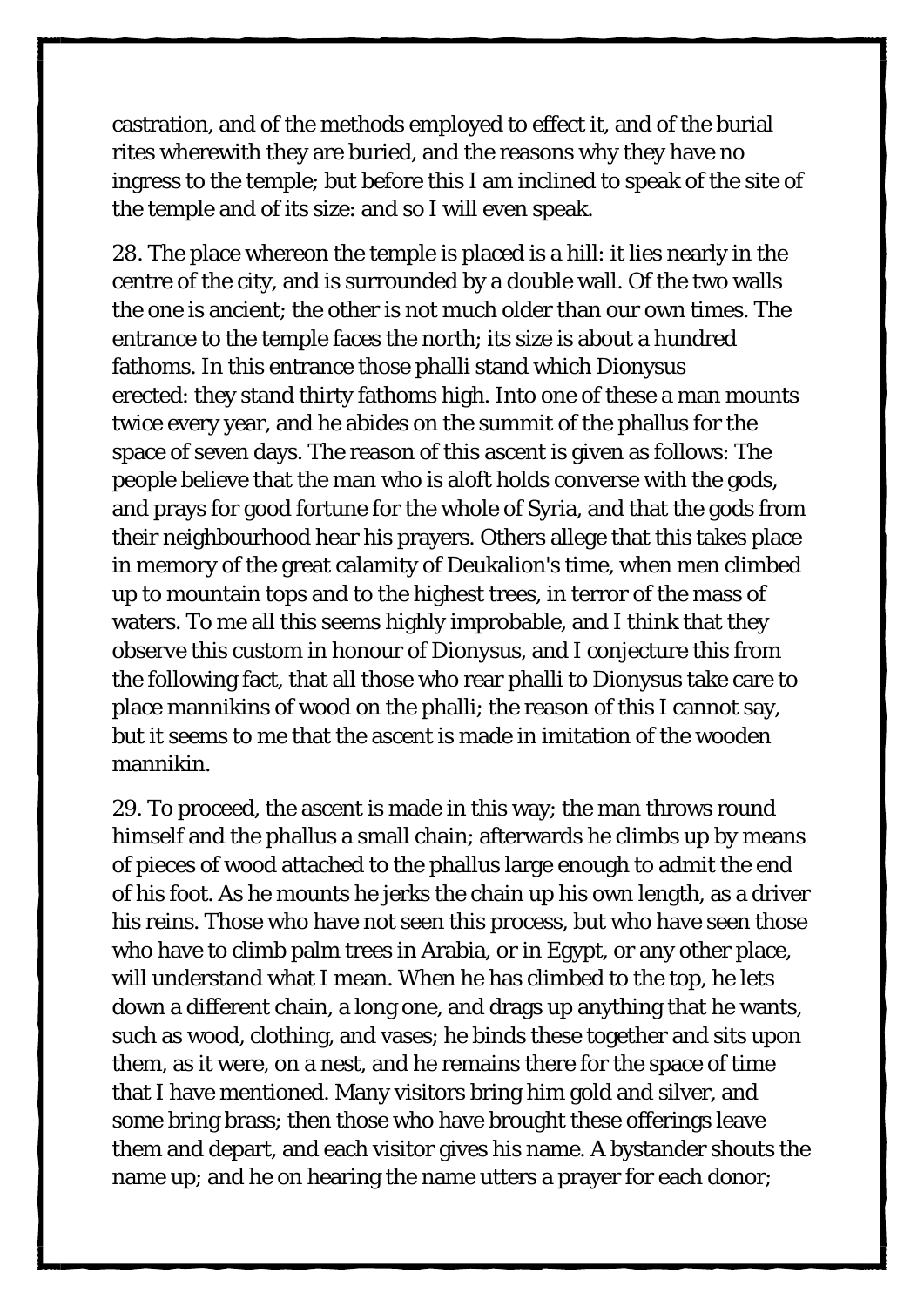between the prayers he raises a sound on a brazen instrument which, on being shaken, gives forth a loud and grating noise. He never sleeps; for if at any time sleep surprises him, a scorpion creeps up and wakes him, and stings him severely; this is the penalty for wrongfully sleeping. This story about the scorpion is a sacred one, and one of the mysteries of religion; whether it is true I cannot say, but, as it seems to me, his wakefulness is in no small degree due to his fear of falling. So much then for the climbers of the phalli. As for the temple, it looks to the rising sun.

30. In appearance, and in workmanship, it is like the temples which they build in Ionia, the foundation rises from the earth to the space of two fathoms, and on this rests the temple. The ascent to the temple is built of wood and not particularly wide; as you mount, even the great hall exhibits a wonderful spectacle and it is ornamented with golden doors. The temple within is ablaze with gold and the ceiling in its entirety is golden. There falls upon you also a divine fragrance such as is attributed to the region of Arabia, which breathes on you with a refreshing influence as you mount the long steps, and even when you have departed this fragrance clings to you; nay, your very raiment retains long that sweet odour, and it will ever remain in your memory.

31. But the temple within is not uniform. A special sacred shrine is reared within it; the ascent to this likewise is not steep, nor is it fitted with doors, but is entirely open as you approach it. The great temple is open to all; the sacred shrine to the priests alone and not to all even of these, but only to those who are deemed nearest to the gods and who have the charge of the entire administration of the sacred rites. In this shrine are placed the statues, one of which is Hera, the other Zeus, though they call him by another name. Both of these are golden, both are sitting; Hera is supported by lions, Zeus is sitting on bulls. The effigy of Zeus recalls Zeus in all its details—his head, his robes, his throne; nor even if you wished it could you take him for another deity.

32. Hera, however, as you look at her will recall to you a variety of forms. Speaking generally she is undoubtedly Hera, but she has something of the attributes of Athene, and of Aphrodite, and of Selene, and of Rhea, and of Artemis, and of Nemesis, and of The Fates. In one of her hands she holds a sceptre, in the other a distaff; on her head she bears rays and a tower and she has a girdle wherewith they adorn none but Aphrodite of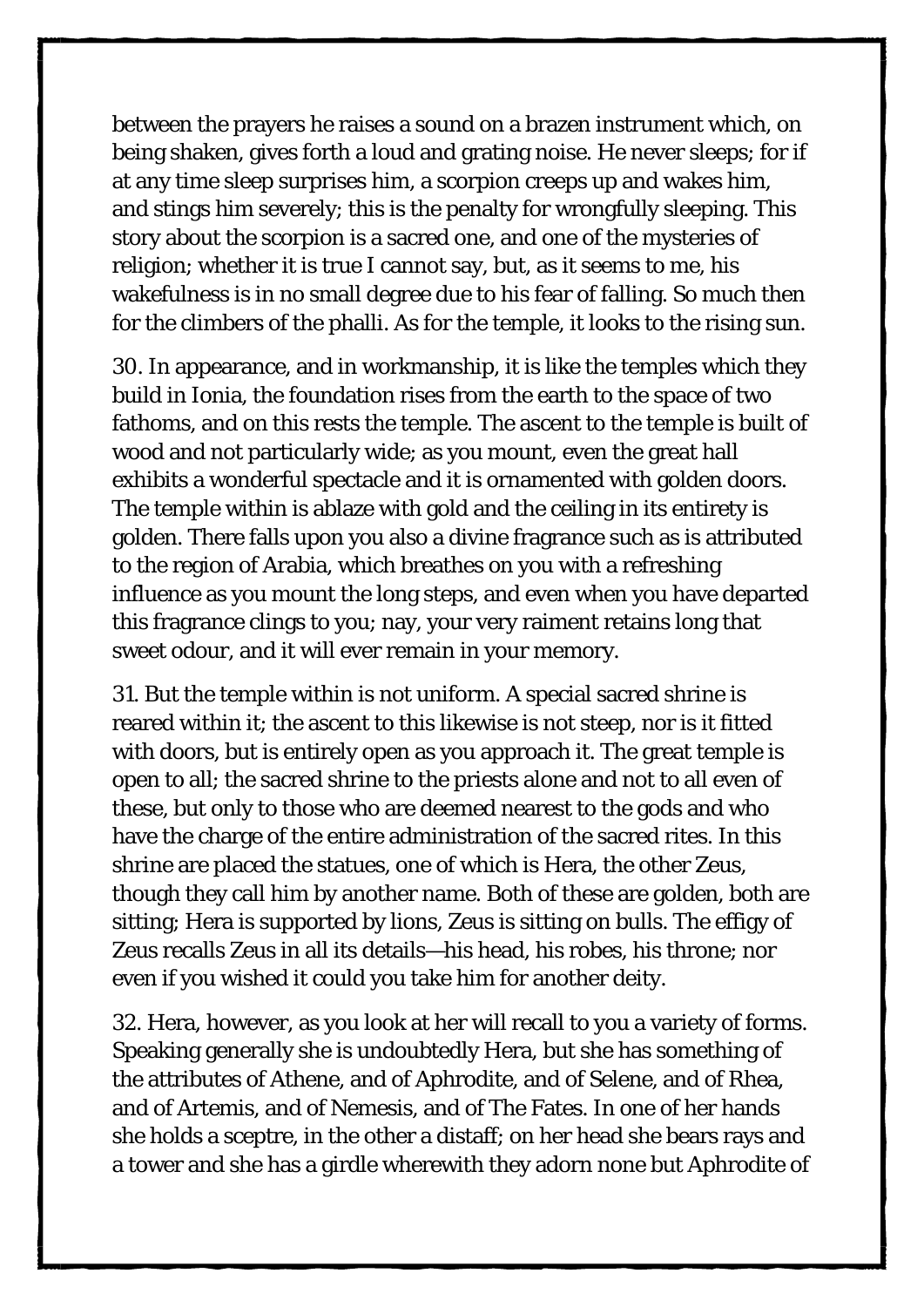the sky. And without she is gilt with gold, and gems of great price adorn her, some white, some sea-green, others wine-dark, others flashing like fire. Besides these there are many onyxes from Sardinia and the jacinth and emeralds, the offerings of the Egyptians and of the Indians, Ethiopians, Medes, Armenians, and Babylonians. But the greatest wonder of all I will proceed to tell: she bears a gem on her head called a Lychnis; it takes its name from its attribute. From this stone flashes a great light in the night-time, so that the whole temple gleams brightly as by the light of myriads of candles, but in the day-time the brightness grows faint; the gem has the likeness of a bright fire. There is also another marvel in this image: if you stand over against it, it looks you in the face, and as you pass it the gaze still follows you, and if another approaching from a different quarter looks at it, he is similarly affected.

33. Between the two there stands another image of gold, no part of it resembling the others. This possesses no special form of its own, but recalls the characteristics of other gods. The Assyrians themselves speak of it as a symbol, but they have assigned to it no definite name. They have nothing to tell us about its origin, nor its form: some refer it to Dionysus; others to Deukalion; others to Semiramis; for its summit is crowned by a golden pigeon, and this is why they allege that it is the effigy of Semiramis. It is taken down to the sea twice in every year to bring up the water of which I have spoken.

34. In the body of the temple, as you enter, there stands on the left hand side, a throne for the Sun god; but there is no image upon it, for the effigies of the Sun and Moon are not exhibited. I have learnt, however, the reasons of this practice. They say that religion does not forbid making effigies of the other deities, for the outward form of these deities is known to all; but the Sun and Moon are plain for all to see, and all men behold them. What boots it, therefore, to make effigies of those deities who offer themselves for all to gaze on?

35. Behind this throne stands an effigy of Apollo of an unusual character. All other sculptors think of Apollo as a youth, and represent him in the flower of his age. These artificers alone exhibit the Apollo of their statuary as bearded. They justify their action, and criticise the Greeks and others who set up Apollo as a boy, and appease him in that guise. Their reason is that it is a mark of ignorance to assign imperfect forms to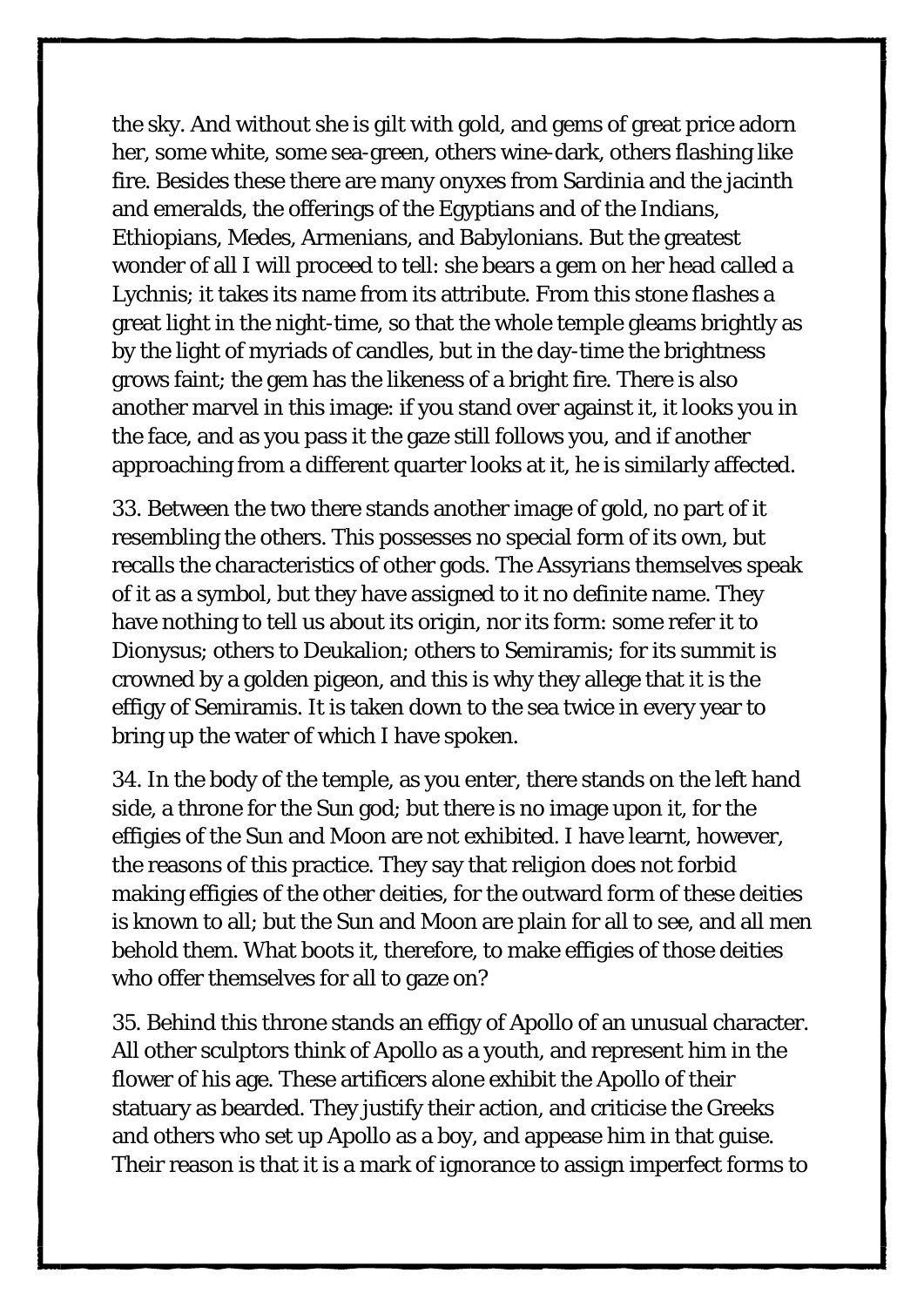the gods, and they look on youth as imperfection. They have also introduced another strange novelty in sculpture: they, and they alone, represent Apollo as robed.

36. I have much to say about his works, and I will tell what is most worthy of admiration. First I will speak of the oracle. There are many oracles among the Greeks, and many, too, among the Egyptians, and again in Libya and in Asia there are many too. But these speak not, save by the mouth of priests and prophets: this one is moved by its own impulse, and carries out the divining process to the very end. The manner of his divination is the following: When he is desirous of uttering an oracle, he first stirs in his seat, and the priests straightway raise him up. Should they fail to raise him up, he sweats, and moves more violently than ever. When they approach him and bear him up, he drives them round in a circle, and leaps on one after another. At last the high priest confronts him, and questions him on every subject. The god, if he disapproves of any action proposed, retreats into the background; if, however, he happens to approve it, he drives his bearers forward as if they were horses. It is thus that they gather the oracles, and they undertake nothing public or private without this preliminary. This god, too, speaks about the symbol, and points out when it is the due season for the expedition of which I spoke in connexion therewith.

37. I will speak of another wonder, too, which he performed in my presence. The priests were raising him aloft, but he left them on the ground, and was born aloft himself alone.

38. Behind Apollo is the statue of Atlas; behind that, the statue of Hermes and Eilithyia.

39. Such, then, are the interior decorations of the temple; outside of it there stands a great altar of brass. It contains also countless other brazen effigies of kings and priests. I will mention those which seem most worthy of remembrance. To the left of the temple stands the image of Semiramis, pointing with her right hand to the temple. That image was erected to commemorate the following occurrence: The queen had issued a decree that all the Syrians should worship her as a deity, adding that they were to take no count of the others, not excepting even Hera; and they obeyed her decree. Afterwards, however, when disease and misfortune and grief were inflicted on her, she calmed down from her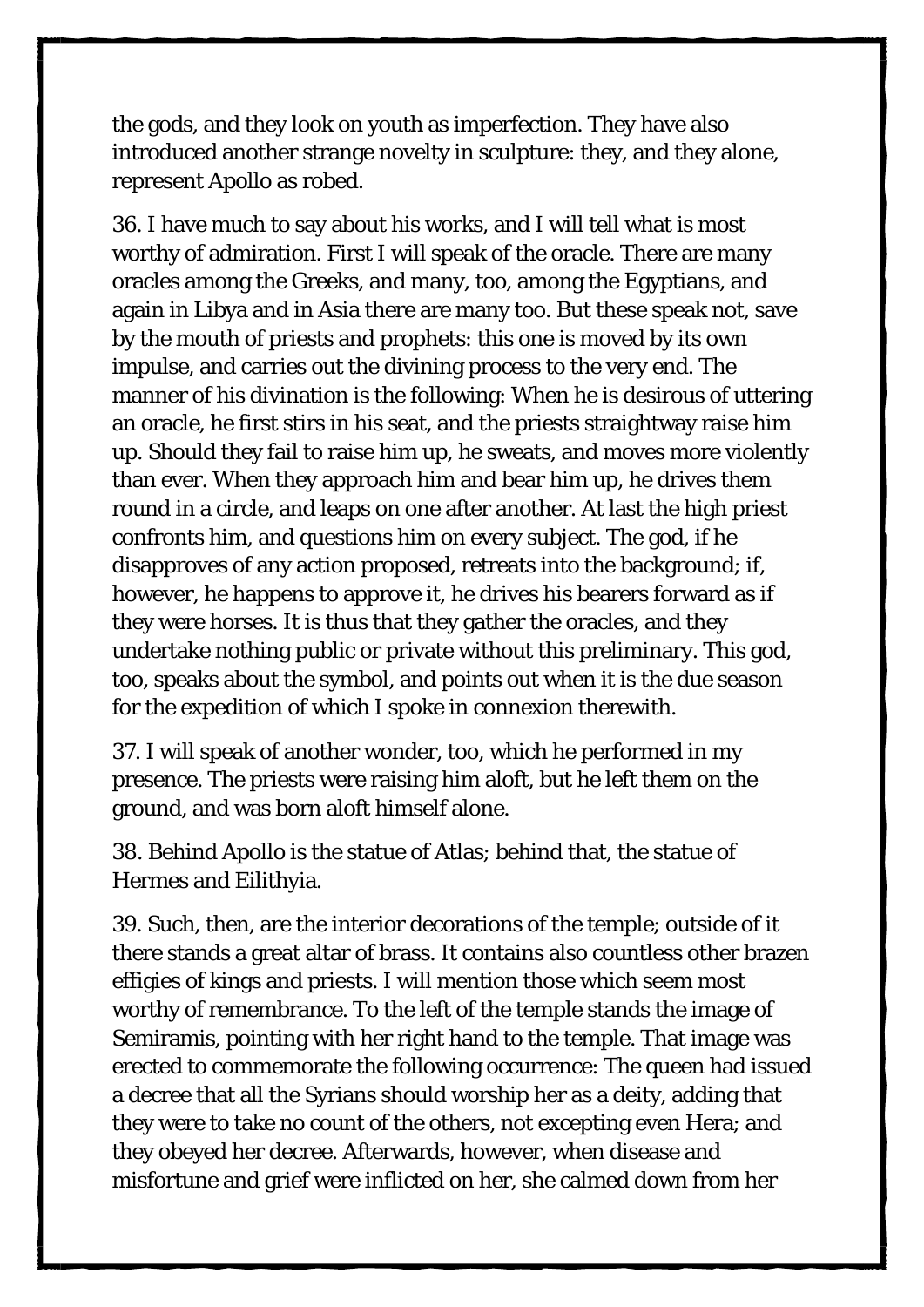frenzied infatuation, and avowed herself a mere mortal, and ordered her subjects to turn again to Hera. This is why she stands to-day in this posture, pointing out Hera as the goddess whose grace is to be won, and confessing that she is not a goddess, but that Hera is indeed such.

40. I saw also the effigy of Helen, and of Hecuba, and of Andromache, and of Paris, and of Achilles. I saw also the statue of Nireus, the son of Aglaia, and of Philomela and Procne while yet women, and Tereus changed into a bird; and another effigy of Semiramis and one of Combabus and one of Stratonice of special beauty, and one of Alexander like to this. Sardanapalus stands by his side in a different form and in a different garb.

41. In the great court oxen of great size browsed horses, too, are there, and eagles and bears and lions, who never hurt mankind but are all sacred and all tame.

42. Many priests also are in attendance, some of whom sacrifice the victims, others bring libations, others are called fire-bearers, and others altar attendants. In my presence more than 300 of these were present at a sacrifice; all had vestments of white and wore caps on their heads. Every year a new high priest is appointed. He, and he alone, is clad in purple and crowned with a golden tiara.

43. Besides this there is another multitude of holy men, pipers, flute players, and Galli; and women frenzied and fanatic.

44. A sacrifice is offered up twice every day, and they are all present at this: To Zeus they sacrifice in silence, neither chanting nor playing, but when they sacrifice to Hera they sing, they pipe, and shake rattles. About this ceremony they could tell me nothing certain.

45. There is too a lake in the same place, not far from the temple in which many sacred fishes of different kinds are reared. Some of these grow to a great size; they are called by names, and approach when called. I saw one of these ornamented with gold, and on its back fin a golden design was dedicated to the temple. I have often seen this fish, and he certainly carried this design.

46. The depth of the lake is immense. I never tested it myself, but they say that it is in depth more than 200 fathoms. In the midst of this lake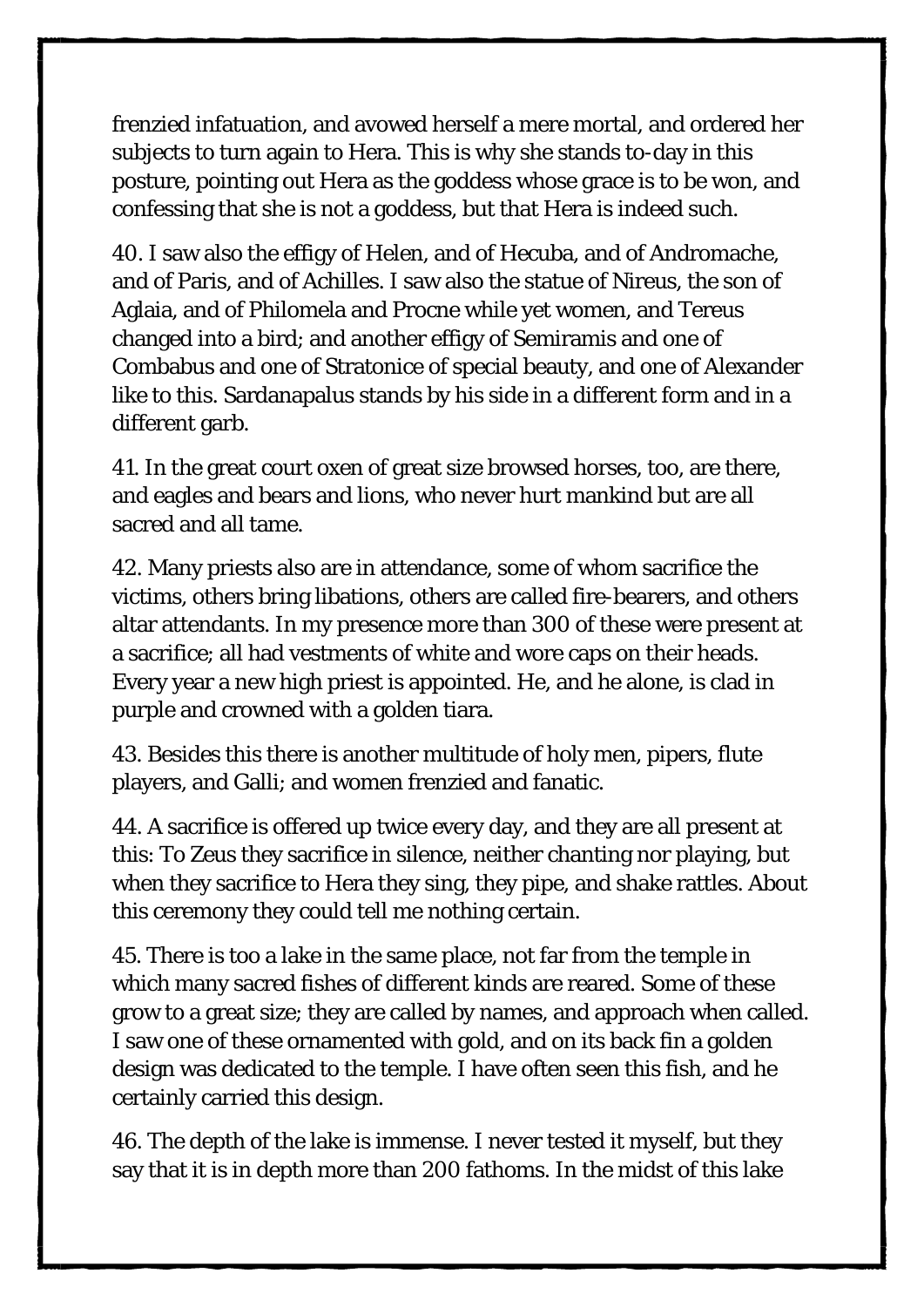stands an altar of stone. You would think at first sight that it was floating and moving in the water, and many deem that it is so. The truth seems to me that it is supported by a column of great size, based on the bottom of the lake. It is always decked with ribbons, and spices are therein, and many every day swim in the lake with crowns on their heads performing their acts of adoration.

47. At this lake great assemblies meet, and these are called descents into the lake because all their deities go down into this lake, amongst whom Hera first advances so that Zeus may not see the fish first, for if this were to happen they say that one and all would perish. And Zeus comes indeed intending to see these fish, but she, standing before him, keeps hint at bay, and with many supplications holds him off.

48. But the greatest of these sacred assemblies are those held on the sea coast. About these, however, I have nothing certain to say. I was never present at their celebrations, nor did I undertake the journey thither; but I did see what they do on their return, and I will at once tell you. Each member of the assembly carries a vessel full of water. The vessels are sealed with wax; those who carry the water do not unseal the vessels and then pour out the water; but there is a certain holy cock who dwells hard by the lake. This bird, on receiving the vessels from the bearers, inspects the seal, and after receiving a reward for this action he breaks the thread and picks away the wax, and many minae are collected by the cock by this operation. After this the bearers carry the water into the temple and pour it forth, and they depart when the sacrifice is finished.

49. The greatest of the festivals that they celebrate is that held in the opening of spring; some call this the Pyre, others the Lamp. On this occasion the sacrifice is performed in this way. They cut down tall trees and set them up in the court; then they bring goats and sheep and cattle and hang them living to the trees; they add to these birds and garments and gold and silver work. After all is finished, they carry the gods around the trees and set fire under; in a moment all is in a blaze. To this solemn rite a great multitude flocks from Syria and all the regions around. Each brings his own god and the statues which each has of his own gods.

50. On certain days a multitude flocks into the temple, and the Galli in great numbers, sacred as they are, perform the ceremonies of the men and gash their arms and turn their backs to be lashed. Many bystanders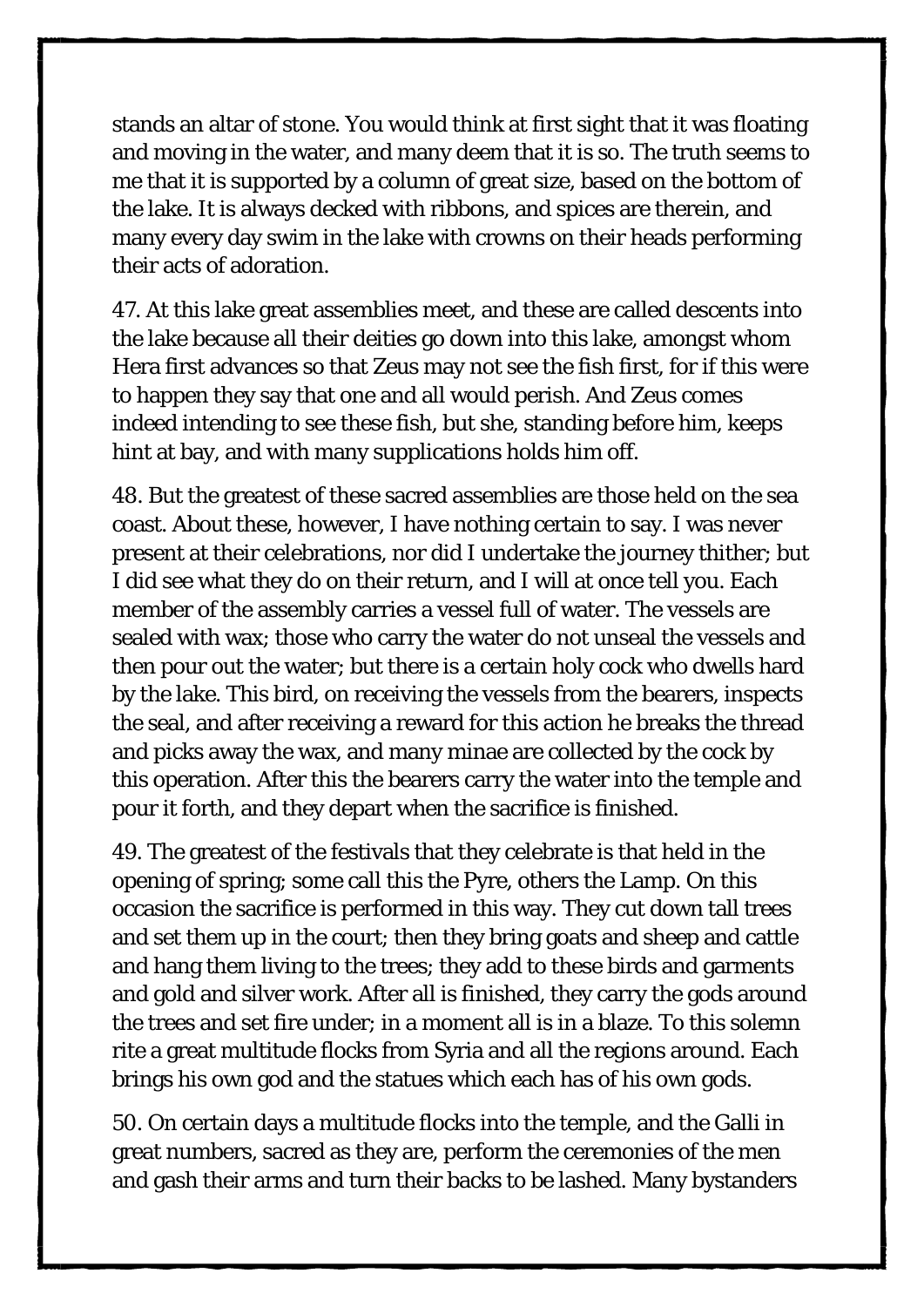play on the pipes the while many beat drums; others sing divine and sacred songs. All this performance takes place outside the temple, and those engaged in the ceremony enter not into the temple.

51. During these days they are made Galli. As the Galli sing and celebrate their orgies, frenzy falls on many of them and many who had come as mere spectators afterwards are found to have committed the great act. I will narrate what they do. Any young man who has resolved on this action, strips off his clothes, and with a loud shout bursts into the midst of the crowd, and picks up a sword from a number of swords which I suppose have been kept ready for many years for this purpose. He takes it and castrates himself and then runs wild through the city, bearing in his hands what he has cut off. He casts it into any house at will, and from this house he receives women's raiment and ornaments. Thus they act during their ceremonies of castration.

52. The Galli, when dead, are not buried like other men, but when a Gallus dies his companions carry him out into the suburbs, and laying him out on the bier on which they had carried him they cover him with stones, and after this return home. They wait then for seven days, after which they enter the temple. Should they enter before this they would be guilty of blasphemy.

53. The laws which they observe are the following: Anyone who has seen a corpse may not enter the temple the same day; but afterwards, when he has purified himself, he enters. But those who are of the family of the corpse wait for thirty days, and after shaving their heads they enter the temple, but before they have done this it is forbidden.

54. They sacrifice bulls and cows alike and goats and sheep; pigs alone, which they abominate, are neither sacrificed nor eaten. Others look on swine without disgust, but as holy animals. Of birds the dove seems the most holy to them, nor do they think it right to harm these birds, and if anyone have harmed them unknowingly they are unholy for that day, and so when the pigeons dwell with the men they enter their rooms and commonly feed on the ground.

55. I will speak, too, about those who come to these sacred meetings and of what they do. As soon as a man comes to Hierapolis he shaves his head and his eyebrows; afterwards he sacrifices a sheep and cuts up its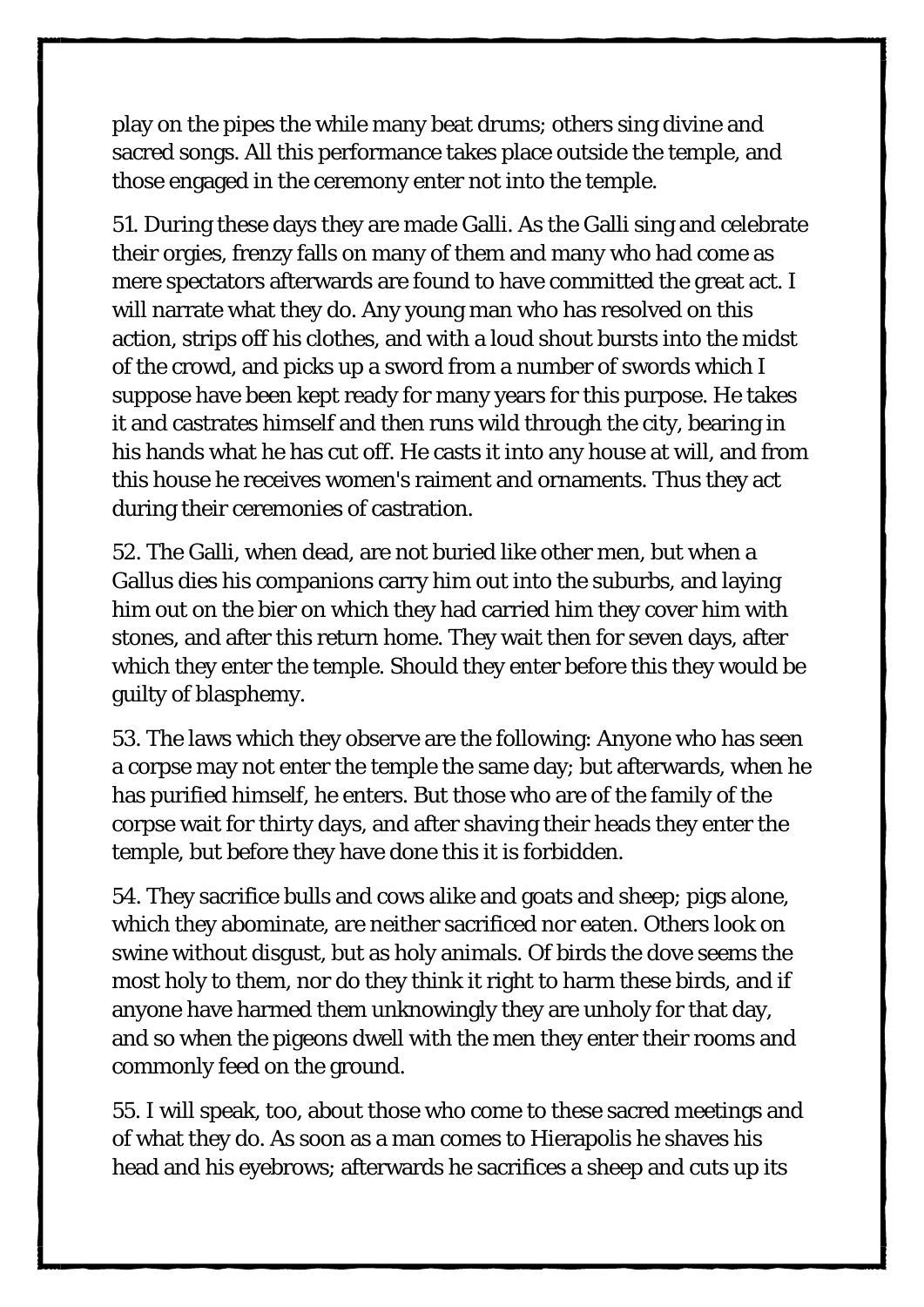flesh and eats it; he then lays the fleece on the ground, places his knee on it, but puts the feet and head of the animal on his own head and at the same time he prays that the gods may vouchsafe to receive him, and he promises a greater victim hereafter. When this is performed he crowns his head with a garland and the heads of all those engaged in the same procession. Starting from his house he passes into the road, previously bathing himself and drinking cold water. He always sleeps on the ground, for he may not enter his bed till the completion of his journey.

56. In the city of Hierapolis a public host receives him, suspecting nothing, for there are special hosts attached to each city, and these receive each guest according to his country. These are called by the Assyrians teachers, because they teach them all the solemn rites.

57. They sacrifice victims not in the temple itself, but when the sacrificer has placed his victim at the altar and poured a libation he brings the animal home alive, and returning to his own house he slays his victim and utters prayers.

58. There is also another method of sacrifice, as follows: They adorn live victims with ribbons and throw them headlong down from the temple's entrance, and these naturally die after their fall. Some actually throw their own children down, not as they do the cattle, but they sew them into a sack and toss them down, visiting them with curses and declaring that they are not their children, but are cows.

59. They all tattoo themselves—some on the hands and some on the neck—and so it comes that all the Assyrians bear stigmata.

60. They have another curious custom, in which they agree with the Trœzenians alone of the Greeks. I will explain this too. The Trœzenians have made a law for their maidens and youths alike never to marry till they have dedicated their locks to Hippolytus; and this they do. It is the same at Hierapolis.

The young men dedicate the first growth on their chin, then they let down the locks of the maidens, which have been sacred from their birth; they then cut these off in the temple and place them in vessels, some in silver vessels, some in gold, and after placing these in the temple and inscribing the name on the vessel they depart. I performed this act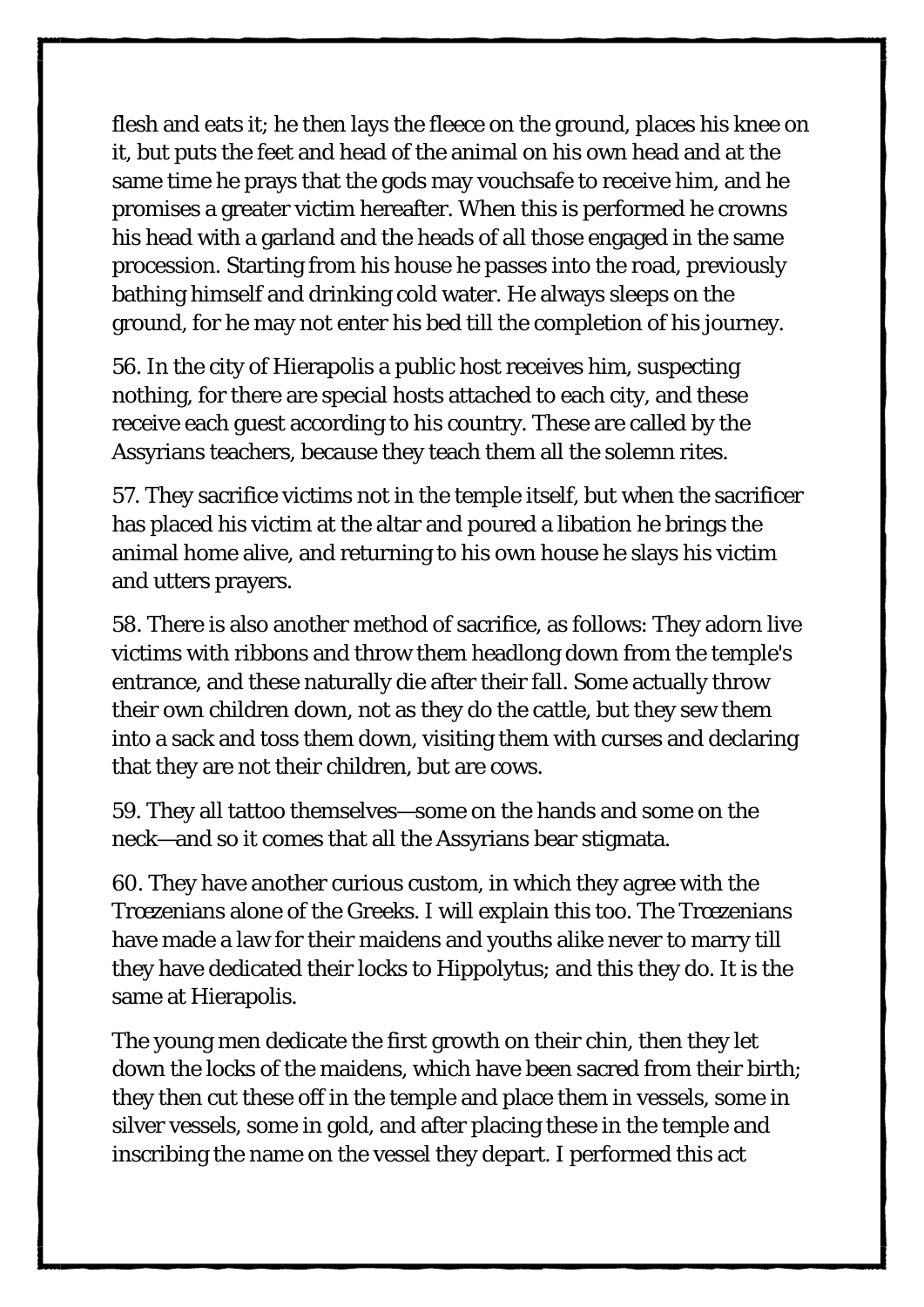myself when a youth, and my hair remains still in the temple, with my name on the vessel.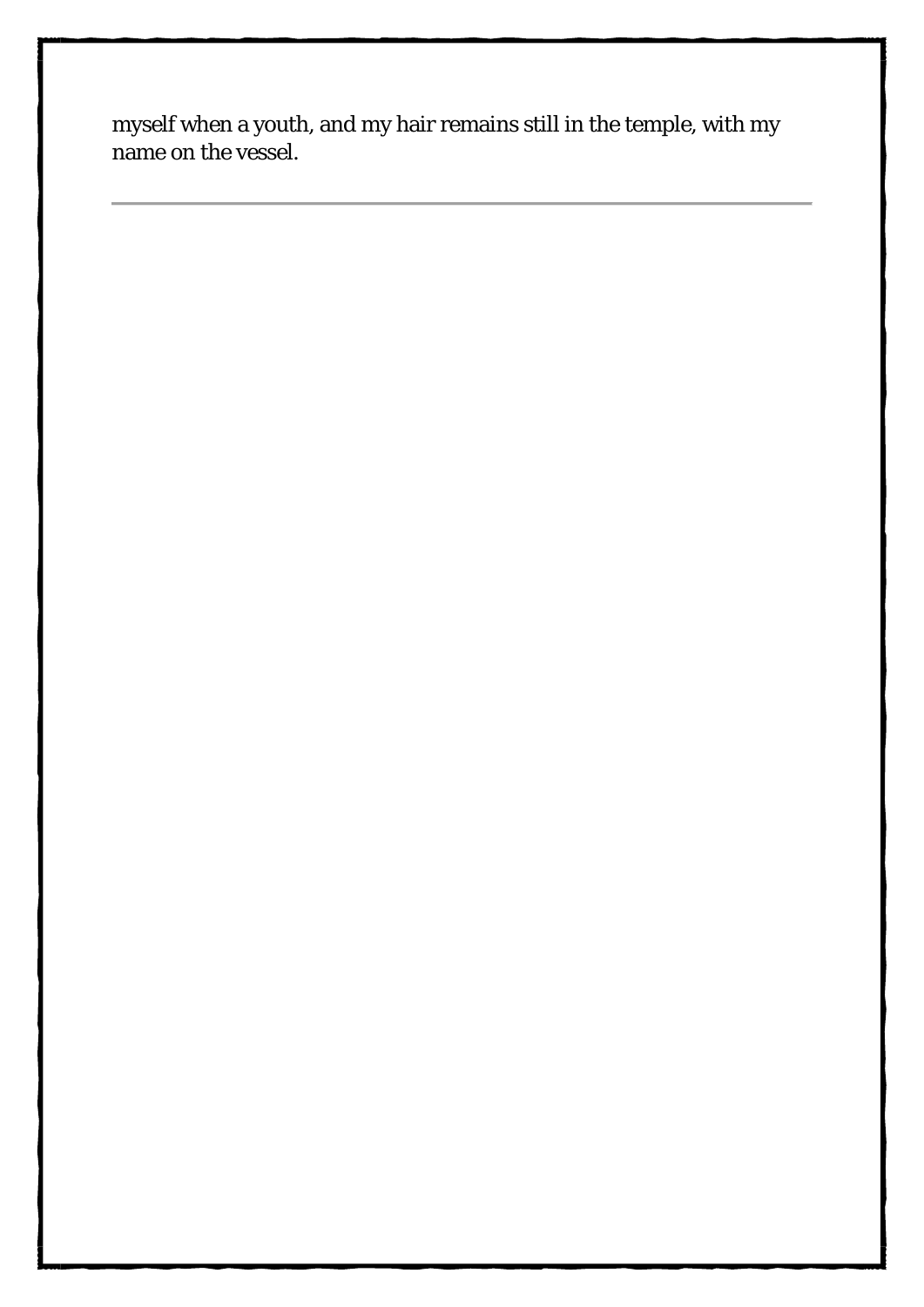## <span id="page-44-0"></span>**APPENDIX**

### **EXTRACT I.**

From *Maundrell's Travels*. Page 153 (6th ed. 1749).

AN ACCOUNT OF THE AUTHOR'S JOURNEY TO THE BANKS OF THE EUPHRATES, ETC., IN HIS "JOURNEY FROM ALEPPO TO JERUSALEM." 1697.

41

#### *Wednesday, April* 19*th*.

WE went east and by north, and in four hours arrived at Bambych. This place has no remnants of its ancient greatness, but its walls, which may be traced all round, and cannot be less than three miles in compass. Several fragments of them remain on the east side, especially at the east gate; and another piece of eighty yards long, with towers of large square stone extremely well built. On the north side I found a stone with the busts of a man and woman, large as life; and under, two Eagles carved on it. Not far from it, on the side of a large well, was fixed a stone with three figures carved on it, in Basso Relievo. They were two Syrens, which twining their fishy tails together, made a seat, on which was placed sitting a naked woman, her arms and the Syrens on each side mutually entwined.

On the west side is a deep pit of about 100 yards diameter. It was low, and had now water in it, and seemed to have had great buildings all round it; with the pillars and ruins of which, it is now in part filled up; but not so much, but that there was still water in it. Here are a multitude of subterraneous aqueducts brought to the city; the people attested no fewer than fifty. You can ride nowhere about the city, without seeing them. We pitched by one about a quarter of a mile east of the city, which yields a fine stream; and emptying itself into a valley, waters it, and makes it extremely fruitful. Here perhaps were the pastures of the beasts designed for sacrifices. Here are now only a few poor inhabitants, tho' anciently all the north side was well inhabited by Saracens; as may be seen by the remains of a noble Mosque and a Bagnio a little without the walls.